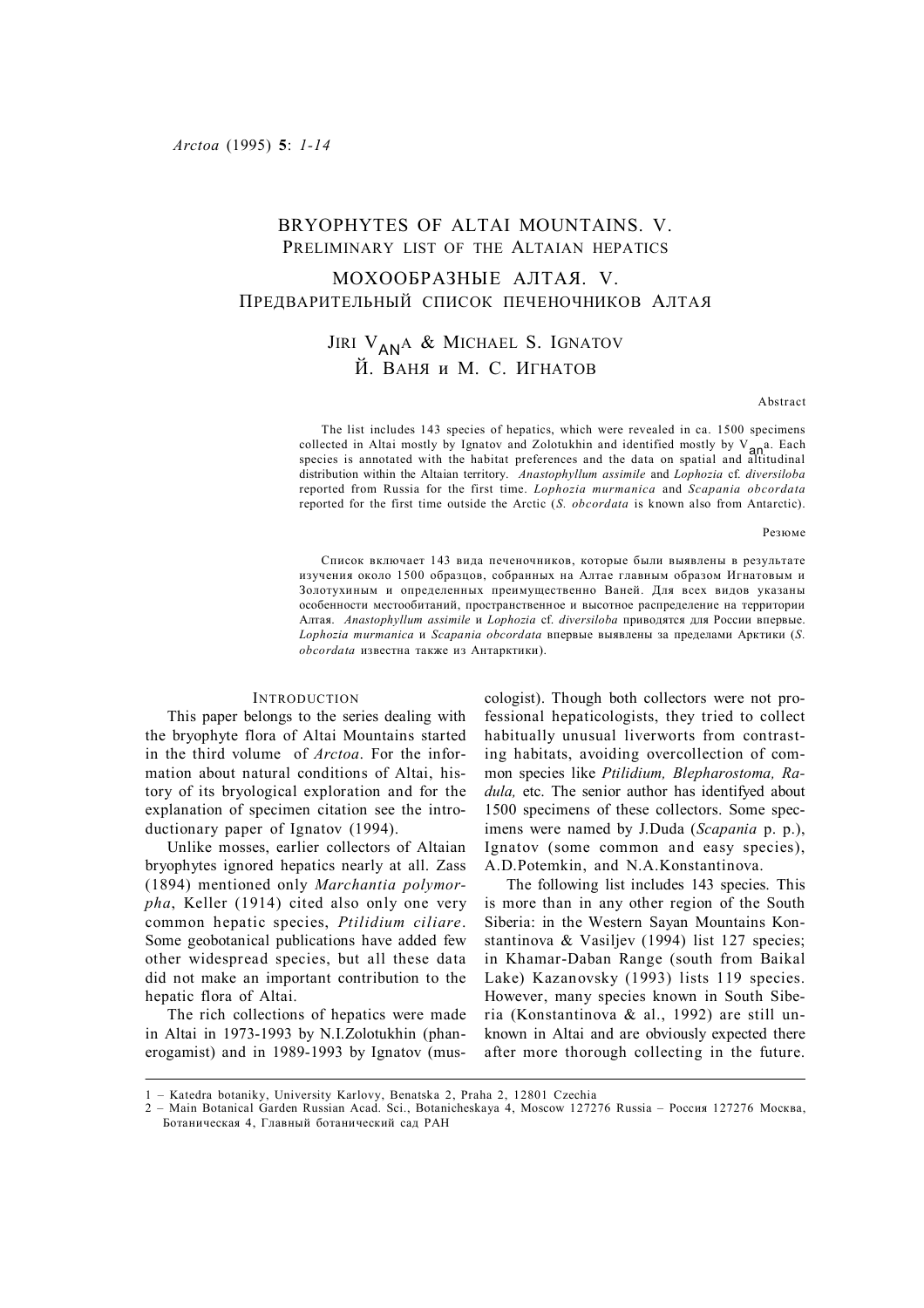Among them are *Calypogeia muelleriana* (Schiffn.) K.Muell., *Cladopodiella fluitans* (Nees) Buch, *Diplophyllum taxifolium* (Wahlenb.) Dum., *Marsupella sphacelata* (Gieseke ex Lindenb.) Dum., *Obtusifolium obtusum* (Lindb.) S.Arnell, *Plectocolea obovata* (Nees) Lindb., *Scapania uliginosa* (Lindenb.) Dum., etc., so the hepatic flora of Altai could be expected to have about 160-170 species.

Despite of some incompleteness we decide to publish this preliminary list because of rather numerous phytogeographycally interesting findings. The distribution of the most interesting species, *Iwatsukia jishibae, Gymnomitrion laceratum, Jungermannia pyriflora* and *Scapania sphaerifera* have been already discussed by  $V_{\text{an}}$  (1993). Later in Altaian collections have been found *Anastophyllum assimile* and *Lophozia* cf. *diversiloba,* previously not known from Russia, and also *Lophozia murmanica* and *Scapania obcordata*, which were known earlier only from the Arctic (and *Scapania* also from Antarctic).

#### THE LIST OF ALTAIAN HEPATICS

**Anastrophyllum assimile** (Mitt.) Steph. - on wet cliffs, especially on overhangs or otherwise shaltered surfaces, more rare on sides of tussocks at lake shore, in upper taiga to lower alpine zones.

Specimens examined: *Kayakkatuyarykskij Creek* 1760 m (8/266); 1850 m (3/196; 3/197); 1920 m (3/117;  $3/24$ ; 2150 m  $(4/1)$ .

**Anastrophyllum hellerianum** (Nees ex Lindenb.) Schust. - on strongly decaying wood of big logs (usually already decorticated), especially in lower forest zone, in wet valleys and other humid areas. One collection is from subalpine zone.

Specimens examined: *Bayas Lake* 1750 m (0/1761a); *Bolshoi Shaltan Creek* 540 m (0/1935); *Bolshoye Istyube Creek* 470 m (18/95a); *Ok-Porok Creek, 1.5 km upstream* 470 m (2/36); *Ust-Sema* 680 m (24/78; 24/ 80); 700 m (24/148).

**Anastrophyllum michauxii** (F. Web.) Buch - on strongly rotten logs and stumps in wet *Pinus sibirica* or *Abies sibirica* forest, at lower elevations of in the Northern Altai.

Specimens examined: *Bolshoye Istyube Creek* 470 m (0/1985a; 18/62; 18/89); *Kairu Creek, 8 km upstream* 1000 m (15/149); *Kobukhta* 650 m (0/1934; 0/1949a); *Korbu* 440 m (Zolotukhin 20.X.1988).

**Anastrophyllum minutum** (Schreb.) Schust. rather common species on wet rocks (in canyons, *Pinus sibirica* forests, subalpine and alpine wet areas) in all the altitudinal zones; sometimes grows also on stumps, at bases of fallen trunks, etc.

Specimens examined: *Ayulyuyuzyuk Creek* 2500 m (0/ 1870a; 0/1932); *Bayas Creek* 1800 m (0/1974a); *Bayas Lake* 1750 m (0/1775; 0/1866a; 0/1930; 0/1955a; 0/ 2013); *Bolshoye Istyube Creek* 470 m (0/1896a; 0/1933;  $B$ ooshkon Pass 2700 5.VII.1990); *Karakol Lakes* 1900 m (28/119); *Kayakkatuyarykskij Creek* 1650 m (8/121; 8/122); 1760 m (8/  $(231)$ ; 1800 m (8/341); 1850 m (8/50); 1950 m (3/31); 2000 m (3/16a; 3/88a); 2050 m (7/23); *Kukol* 1850 m (0/1959a); *Maloye Istyube Creek, 1 km upstream* 600 m (Zolotukhin 19.V.1977); *Uedinennoye Lake* 880 m (0/ 1931).

**Anastrophyllum saxicola** (Schrad.) Schuster all the collections were done on rocks of rock fields, in forest and subalpine zones.

Specimens examined: *Artyshtu Creek* 1100 m (Zolotukhin 8.IX.1987); *Kairu Creek, 16 km upstream* 1400 m (14/55a); *Kamga Creek, 10 km upstream* 600 m (0/ 1929); *Kayakkatuyarykskij Creek* 1930 m (3/276); *Maloye Istyube Creek, 1 km upstream* 600 m (Zolotukhin 12.IV.1977); *Yakhansoru Lake* 1850 m (Zolotukhin 28.VI.1990).

**Aneura pinguis** (L.) Dum. - in two kinds of habitats: (1) on wet sandy banks and bars of creeks and rivers; (2) on rotten logs in forests of *Pinus sibirica, Picea obovata* or *Abies sibirica*. In forest zone and in the woody areas in valleys of foreststeppe zone.

Specimens examined: *Ayukol* 1000 m (0/1874); *Bayas Creek, at mouth* 450 m (Zolotukhin 21.VIII.1987); *Bolshoye Istyube Creek* 470 m (18/8); *Chemal* 400 m (29/45); *Kamga Creek, 14 km upstream* 600 m (0/1807a); *Malyi Yaloman* 1050 m (25/92); 1100 m (25/124); *Yailyu* 450 m (0/2012).

**Anthelia juratzkana** (Limpr.) Trev. - in subalpine and especially alpine zones on bare soil in open tundra, in boggy places, on rock outcrops and in rock fields (mostly on thin soil layer upon rocks), and on creek bars; one locality in taiga zone, on bar of the Itykul Lake.

Specimens examined: *Ayulyuyuzyuk Creek* 2500 m (0/ 143); *Bayas Creek* 1800 m (0/1974a); *Bogoyash Creek, upper course* 2200 m (36/26); *Bogoyash Lake* 2550 m (Zolotukhin & al. 15.VI.1986; Korolyeva 18.VI.1986); *Itykul Lake* 1665 m (Zolotukhin 22.VI.1990); *Karakol Lakes* 1950 m (28/83); *Kayakkatuyarykskij Creek* 2000 m (7/27a); 2050 m (5/12); 2150 m (4/24); 2200 m (6/29; 6/31; 6/33a); 2700 m (7/63); *Uzunkol Lake* 2600 m (Zolotukhin 1.VII.1990).

**Apometzgeria pubescens** (Schrank) Kuwah. - very common on more or less shaded rock outcrops in lower forest zone, rarer in taiga and very rare in subalpine zone, where it is growing among rocks in rock-fields.

Specimens examined: *Artybash* 450 m (22/5); *Artyshtu Creek* 1100 m (Zolotukhin 8.IX.1987); *Ayukol* 1350 m (0/1883); *Chiri Creek, 0.5 km upstream* 450 m (17/ 94); *Chodor Creek* 440 m (Marina & al. 13.V.1977); *Chulcha River, in middle course* 960 m (9/93); 1000 m (9/57); 1200 m (9/26); *Elekmonar Creek, 5 km upstream* 700 m (26/29); *Kairu Creek, 16 km upstream* 1400 m (14/34; 14/52); *Kairu Creek, 8 km upstream* 1000 m (15/40; 15/43); *Kamga Creek, 10 km upstream* 530 m (0/1884); *Kamga Creek, 8 km upstream* 560 m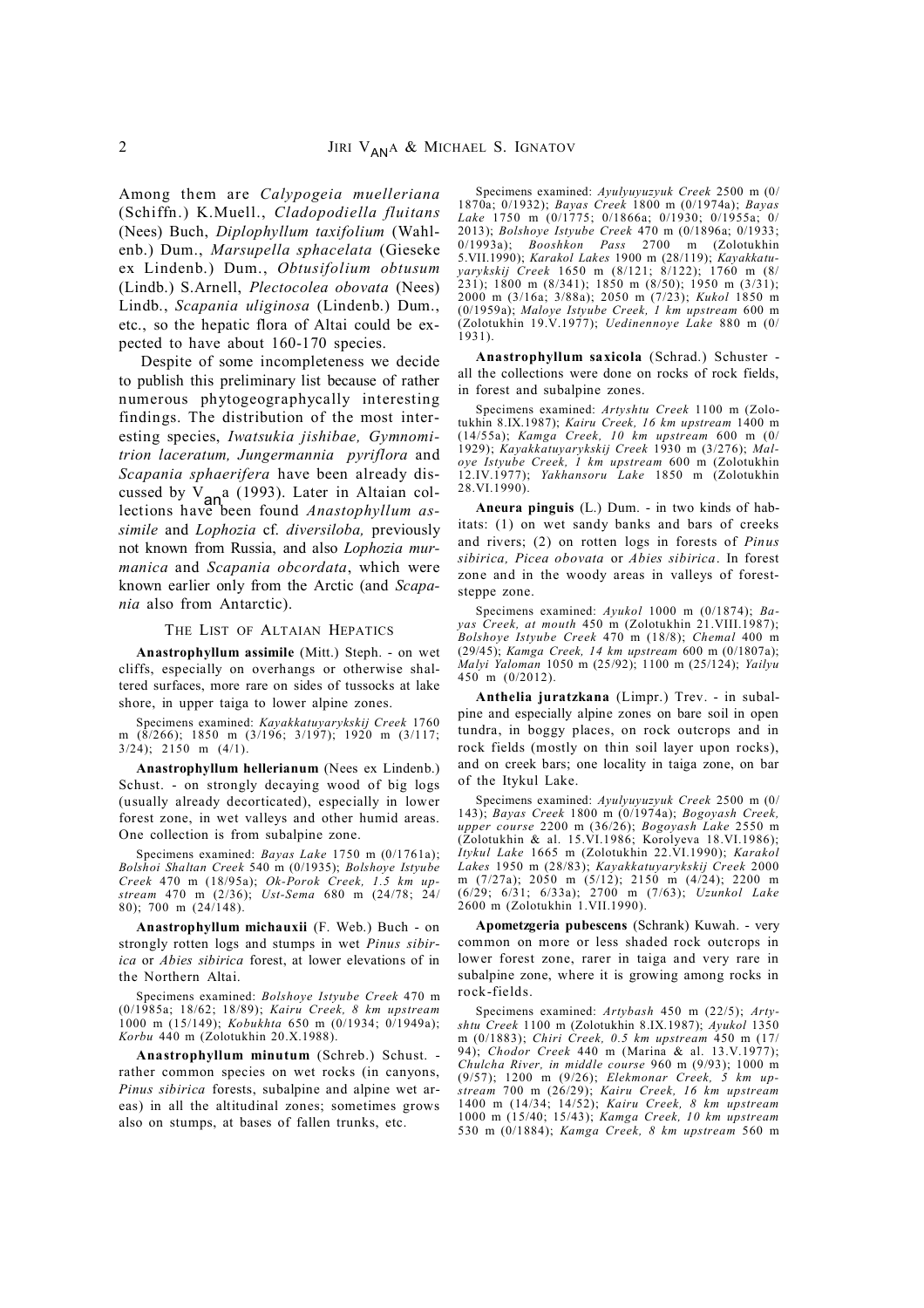(0/1878); *Karagai* 440 m (0/2009a); 500 m (Zolotukhin 10.VIII.1988); *Kayakkatuyarykskij Creek* 1600 m (8/ 70); 2000 m (3/288); *Kobukhta* 700 m (0/249); *Kobukhtushka* 440 m (0/1920a); *Korbu* 440 m (Zolotukhin 20.X.1988); *Kukol* 1800 m (0/1882; 0/1885); 1850 m (0/1880; 0/1881; 0/1946a); *Kyga River, 1 km upstream* 550 m (0/1879); *Ok-Porok Creek, 1.5 km upstream* 470 m (2/9); *Tura Creek, in middle course* 1300 m (28/33; 28/34a); *Yailyu* 450 m (1/14); 460 m (0/2015a); *Yakhansoru Lake* 1850 m (Zolotukhin 28.VI.1990); *Yurga* 450 m (21/8).

**Asterella saccata** (Wahlenb.) Nees - along trails on steppe slopes in steppe and forest zones.

Specimens examined: *Bele* 700 m (Zolotukhin 14.IV.1982); *Chulyshman against Kokpash* 600 m (Zolotukhin & al. 27.IV.1978).

**Barbilophozia attenuata** (Mart.) Loeske - on strongly rotten logs and stumps, occasionally on soil at trunk bases and on rocks. Scattered throughout forest and subalpine zones.

Specimens examined: *Ayukol* 1350 m (0/1928); 1450 m (0/1950a); *Bayas Lake* 1750 m (0/1761); *Bolshoi Shaltan Creek* 530 m (0/1925); *Bolshoye Istyube Creek* 470 m (18/62a; 18/63); *Kairu Creek, 16 km upstream* 1400 m (14/40); *Karakol Lakes* 1900 m (28/156); *Kukol* 1750 m (s-1); *Uedinennoye Lake* 880 m (0/1926; 0/ 1927); 900 m (0/1924).

**Barbilophozia barbata** (Schmid. ex Schreb.) Loeske - a common species in forest zone, rarer in subalpine and lower alpine zone; grows in wide range of habitats, including rocks, logs (both rotten and rather fresh), sometimes trunk bases, or among other mosses in litter of conifer forests, shrubs or tallherb vegetation.

Specimens examined: *Bolshoi Mianok Creek, at mouth* 440 m (Zolotukhin 8.VIII.1988); *Booshkon Creek* 1900 m (Zolotukhin & al. 31.VII.1979); *Chelyush Cape* 450 m (Zolotukhin & al. 19.VII.1980); *Chemal* 400 m (29/55); *Chichelgan Cape* 440 m (Zolotukhina 30.III.1988); *Chulcha River, in middle course* 1000 m (9/56); *Elekmonar Creek, 5 km upstream* 700 m (26/10; 26/9); *Kairu Creek, 8 km upstream* 1000 m (15/89a); *Kairu-Bazhi Peak* 2050 m (13/7); *Kamga Bay* 450 m (Zolotukhin 20.X.1988); *Karagai* 440 m (0/1922); *Kayakkatuyarykskij Creek* 1920 m (3/136); 2050 m (3/36; 3/51); 2100 m (3/25); *Kobukhtushka* 440 m (0/1920); *Sostuoyuk Creek, in middle course* 2150 m (Zolotukhin 19.VI.1990); *Srednij Shaltan Creek* 670 m (0/1923); 1000 m (0/2003); *Tura Creek, in middle course* 1300 m (28/32; 28/40a; 28/41); 1650 m (28/4); *Ust-Sema* 400 m (24/109; 24/4); *Yailyu* 460 m (0/2015a); *Yakhansoru Lake* 1850 m (Zolotukhin 28.VI.1990).

**Barbilophozia binsteadii** (Kaal.) Loeske - two collections in boggy areas in lower alpine zone (in upper course of Chulyshman River).

Specimens examined: *Bogoyash Creek, upper course* 2350 m (36/5); *Kobiguayuk Creek* 2350 m (0/131).

**Barbilophozia floerkei** (Web. et Mohr) Loeske relatively rare species of alpine zone, occurring on bare soil on alpine meadows, among rocks, near late snow beds, etc.

Specimens examined: *Karatumysh* 2110 m (Zolotukhin & al. 14.VIII.1978); *Kobiguayuk Creek* 2650 m (0/1780); *Kolyushta Peak* 2100 m (0/1986a); *Tabozhok Peak* 2350 m (31/335).

**Barbilophozia hatcheri** (Evans) Loeske - in wide range of habitats (rocks, soil banks along stream beds, alpine meadows, etc.) in upper taiga to subalpine and alpine zones.

Specimens examined: *Bayas Lake* 2200 m (s-11); *Karakol Lakes* 1900 m (28/101); *Kayakkatuyarykskij Creek* 2350 m (7/3); *Kobiguayuk Creek* 2100 m (0/1917); 2280 m (0/1919); 2300 m (0/1921); 2600 m (0/1916); 2750 m (0/1791); 2800 m (0/1789); *Kolyushta Peak* 2150 m (0/1918); *Krasivoye Lake* 2530 m (36/13); *Lesnoi Creek* 2600 m (t-8); *Sostuoyuk Creek, in middle course* 2000 m (Zolotukhin 20.VI.1990); *Tamanel Peak* 2150 m (36/ 31); *Tokpak Creek, in middle course* 2600 m (36/27); *Trekhglavaya Peak* 2850 m (Zolotukhin 19.VII.1990); 3150 m (Zolotukhin 19.VII.1990); *Uzunkol Lake* 2050 m (Zolotukhin 23.VI.1990); 2600 m (Zolotukhin 1.VII.1990); *Yakhansoru Lake* 1850 m (Zolotukhin 28.VI.1990).

**Barbilophozia kunzeana** (Hueb.) K. Muell. - in taiga, subalpine to lower alpine zone on soil rich in humus, often on peat, on wet to moist places (bogs, hummocks, lake shores, etc.).

Specimens examined: *Itykul Lake* 1900 m (Makhatkov & al. 14.VIII.1978); *Kayakkatuyarykskij Creek* 1760 m (8/243; 8/245; 8/260); *Kobiguayuk Creek* 2250 m (0/ 1782a); 2350 m (0/132); 2400 m (0/1792); *Mushtuairy Creek, at mouth* 1700 m (36/9); *Sai-Khonash* 2400 m (Zolotukhin 8.VII.1990); *Stremechko Lake* 2180 m (Zolotukhin 20.VII.1990); *Uzunoyuk Creek, in middle course* 2150 m (Zolotukhin 10.VII.1990).

**Barbilophozia lycopodioides** (Wallr.) Loeske not rare in subalpine and alpine zone in cliff crevices, among rocks in rock-fields, sometimes on litter in subalpine conifer forests. Once collected in lower forest zone in rock-field with developed fern vegetation.

Specimens examined: *Bayas Lake* 1850 m (0/1762); *Booshkon Pass* 2700 m (Zolotukhin 5.VII.1990); *Karakol Lakes* 1900 m (26/112; 28/134); *Kobiguayuk Creek* 2300 m (0/1915); *Sostuoyuk Creek, in middle course* 2150 m (Zolotukhin 19.VI.1990); *Uedinennoye Lake* 880 m (0/ 1773); *Yakhansoru Lake* 1850 m (Zolotukhin 28.VI.1990).

**Barbilophozia quadriloba** (Lindb.) Loeske among mosses in springy bog in subalpine zone.

Specimens examined: *Kairu-Bazhi Peak* 2050 m (13/ 29; 13/8).

**Bazzania bidentula** (Steph.) Steph. - on rotten logs in *Pinus sibirica* and *Abies sibirica* forests; very common and abundant in some particuliary humid areas of Northern Altai; grows at lower altitudes, in some places reaching 1200-1350 m.

Specimens examined: *Ayukol* 1000 m (0/1996); 1350 m (0/1777); *Bayas Creek, in middle course* 1200 m (16/ 43); *Bolshoye Istyube Creek* 470 m (0/1998; 0/2014; 18/62a; 18/63a; 18/64; 18/79; 18/80); *Kamga Creek, 5 km upstream* 480 m (0/2001); *Kamga Creek, 9 km upstream* 530 m (0/2004); *Kobukhta* 650 m (0/1901a; 0/1949a; 0/1999; 0/2000); *Kobukhtushka* 440 m (Zolotukhin 18.IV.1977; 0/1997); *Kyga River, at mouth* 450 m (0/1760a; 0/1995); *Ok-Porok Creek, 1.5 km upstream* 470 m (2/1); *Uedinennoye Lake* 880 m (0/2002); *Yailyu* 460 m (0/1902a).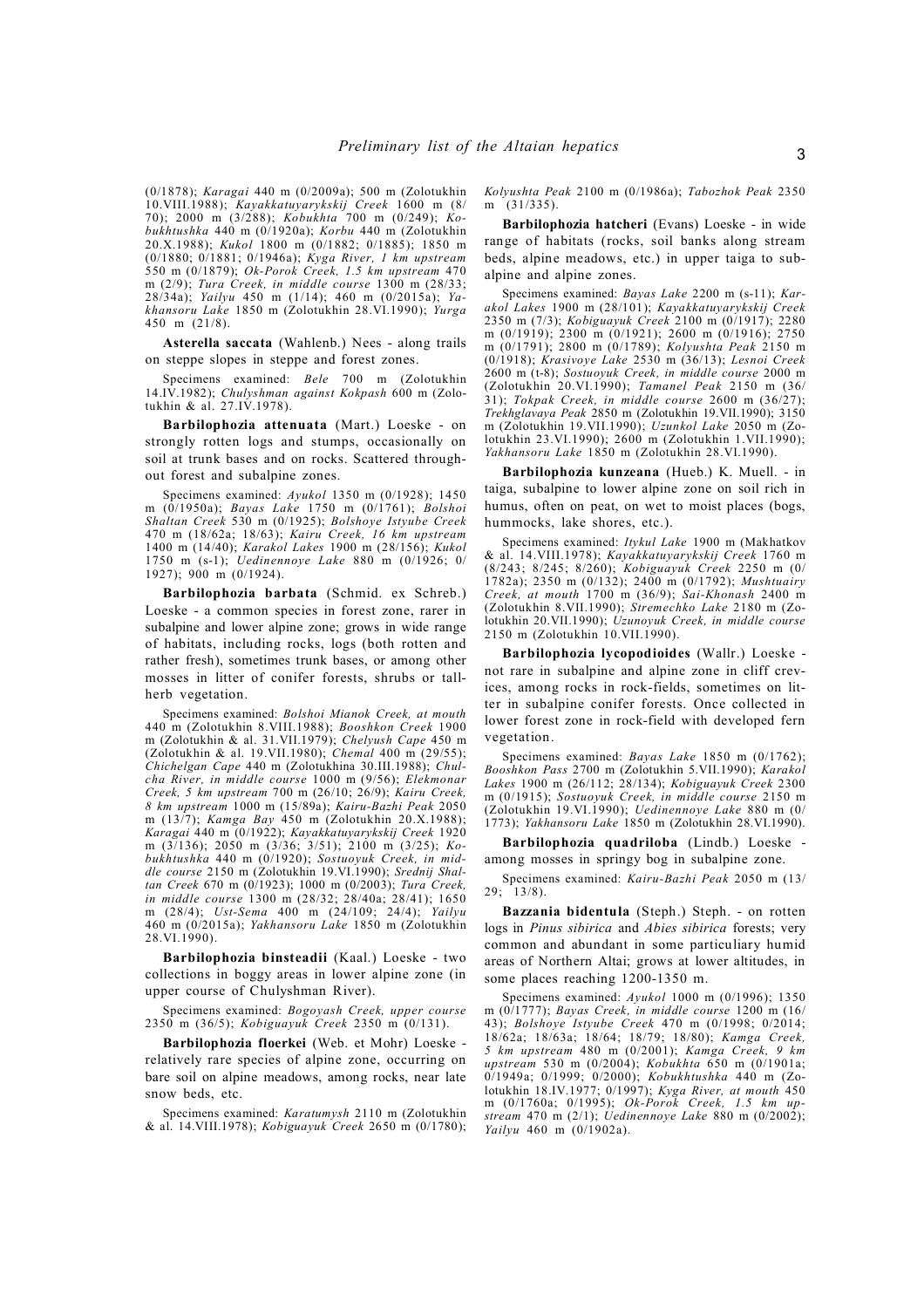**Bazzania tricrenata** (Wahlenb.) Lindb. - rare, on rocks in narrow canyons close to waterfalls and otherwise permanently humid habitats, in lower forest zone.

Specimens examined: *Bolshoye Istyube Creek* 470 m (0/1993); *Kishte* 440 m (Zolotukhin 11.VII.1988); *Uedinennoye Lake* 880 m (0/1994).

**Blasia pusilla** L. - on permanently fresh or wet clayish soil along trails and roads, ravine slopes, landslips, on logs covered by alluvium in flood valleys, on creek bars, etc. All collections are from lower altitudes.

Specimens examined: *Bayas Creek, in middle course* 850 m (16/41); 1000 m (16/22); *Bele* 500 m (0/50); *Kairu Creek, 8 km upstream* 1000 m (15/136); *Kyga River, 1 km upstream* 650 m (Zolotukhin 24.VIII.1987); *Yailyu* 480 m (0/1877).

**Blepharostoma trichophyllum** (L.) Dum. - on rotten wood and also on soil rich in humus in forests, sometimes in rock crevices or among rocks. Very common in lower forest and taiga zones, several collections are from subalpine zone, where it grows at lake shores, just above water table and on rocks. Very rare in alpine zone (among rocks).

Specimens examined: *Bashkaus River, upper course* 2250 m (36/367); *Bayas Creek* 1850 m (0/1969); *Bayas Creek, in middle course* 850 m (16/38a); *Bayas Lake* 1750 m (0/1763a; 0/1909a); *Bogoyash Creek, upper course* 2550 m (36/18a); *Bolshoi Shaltan Creek* 540 m (0/1793a); *Bolshoye Istyube Creek* 470 m (18/117a; 18/ 82a; 18/85a; 18/86a; Zolotukhin 5.VI.1986); *Itykul Lake* 1665 m (Zolotukhin 22.VI.1990); *Kairu Creek, 16 km upstream* 1400 m (14/20a; 14/66a); *Kairu-Bazhi Peak* 1700 m (13/186; 13/187a); *Kamga Creek, 14 km upstream* 660 m (0/1809a); *Karakol Lakes* 1950 m (28/ 81a; 26/129a; 26/130a); *Kayakkatuyarykskij Creek* 1760 m (8/114a); 2050 m (7/148; 7/31); *Kobiguayuk Creek* 2100 m (0/1917a); 2240 m (0/1968); *Kokkul Lake* 2300 m (33/38a); *Kukol* 1750 m (0/1967); 1800 m (0/1799a; 0/1907a; 0/1964a; 0/1970); *Kyga River, at mouth* 450 m (0/1760a); *Ok-Porok Creek, 1.5 km upstream* 470 m (2/37a); *Sostuoyuk Creek, in middle course* 2000 m (Zolotukhin 20.VI.1990); *Srednij Shaltan Creek* 640 m (0/ 1977a); *Uedinennoye Lake* 880 m (0/1781); *Yakhansoru Lake* 1935 m (Zolotukhin 26.VI.1990).

**Calypogeia integristipula** Steph. - scattered in forest to subalpine zones, growing on soil rich in humus, in fresh and shaded places: under rock overhangs, under upturned roots of fallen trees, under dense ferns, at lake banks just above water, etc.

Specimens examined: *Ayukol* 1660 m (0/1992); *Bolshoye Istyube Creek* 470 m (0/1991; 18/102a; 18/ 7); *Kayakkatuyarykskij Creek* 2050 m (8/109).

**Calypogeia neesiana** (Mass. et Carest.) K. Muell. - one collection on hummock at low lake shore in upper taiga zone.

Specimens examined: *Kayakkatuyarykskij Creek* 1760 m  $(8/220)$ .

**Calypogeia suecica** (H.Arn. et J. Perss.) K.Muell. - found in only one locality on big strongly rotten decorticated logs.

Specimens examined: *Ust-Sema* 680 m (24/12; 24/ 78a; 24/79; 24/80a).

**Cephalozia ambigua** Mass. - in subalpine and alpine zones, on bare soil in boggy habitats and in mossy shrubs of dwarf *Betula*.

Specimens examined: *Bogoyash Lake* 2550 m (Zolotukhin & al. 15.VI.1988); *Kayakkatuyarykskij Creek* 2000 m (7/27).

**Cephalozia bicuspidata** (L.) Dum. - common species, occurring in nearly all the altitudes in wide range of habitats: on rocks, both shaded and rather exposed (on creek and river banks), rotten logs, rich soil under ferns or tall herbs, on wet peaty soil along trails and on banks of water-bodies and in boggy tundra.

Specimens examined: *Atkichu Creek, at mouth* 440 m (Zolotukhin 21.X.1989); *Ayukol* 1450 m (0/1990); *Ayulyuyuzyuk Creek* 2300 m (0/160); 2500 m (0/1988); *Bayas Creek, in middle course* 850 m (16/34; 16/35; 16/36a); 1000 m (16/37a); *Bayas Lake* 1600 m (0/ 1887a); 1750 m (s-5a); *Bolshoye Istyube Creek* 470 m (18/102; 18/116; 18/7a); *Bolshoi Shaltan Creek* 540 m (0/2117c); *Chemal* 400 m (29/72); *Karakol Lakes* 1800 m (26/110); 1900 m (28/69); *Kayakkatuyarykskij Creek* 1650 m (8/145); 1920 m (3/245a; 3/266; 3/267); 1930 m (7/155); 2000 m (3/88a; 3/89; 3/90; 3/91); 2050 m (8/109a; 8/110); *Kukol* 1990 m (0/1989).

**Cephalozia lunulifolia** (Dum.) Dum. - rare in upper taiga and subalpine zones, on sides of hummocks, banks of lakes just above water, on bare peat in bogs.

Specimens examined: *Ayulyuyuzyuk Creek* 2250 m (0/ 1776a); *Karakem River* 2070 m (Zolotukhin 17.VI.1989); *Kayakkatuyarykskij Creek* 1760 m (8/17; 8/261; 8/ 262; 8/266a).

**Cephalozia pleniceps** (Aust.) Lindb. - in taiga, subalpine and alpine zones, on differrent kinds of bare soil and peat - along trails, banks of temporary streams, lake shores, among rocks in rock-fields, sides of tussocks.

Specimens examined: *Berekhtuyaryk* 1600 m (0/1987); *Bogoyash Creek, upper course* 2550 m (36/18a); *Bogoyash Lake* 2550 m (Zolotukhin & al. 15.VI.1988); *Kairu-Bazhi Peak* 2050 m (13/25); *Kayakkatuyarykskij Creek* 1650 m (8/145a); 1700 m (8/136); 1760 m (8/17a); 1920 m (3/245a); 1930 m (3/167); *Kukol* 1800 m (0/ 1778); *Stremechko Lake* 2180 m (Zolotukhin 20.VII.1990).

**Cephaloziella arctica** Bryhn et Douin - found twice: (1) on bare peat in bog in subalpine zone; (2) in springy bog in Kobresian tundra in alpine zone.

Specimens examined: *Bogoyash Creek, upper course* 2350 m (36/2); *Kayakkatuyarykskij Creek* 2000 m (7/ 149).

**Cephaloziella divaricata** (Sm.) Schiffn. - in rocky habitats, both on upper sufraces and in shaltered places in caves, crevices, overhangs, in wet to rather dry habitats; in forest zone, forest-steppe, and rarer relatively xeric areas of of subalpine and alpine zones.

Specimens examined: *Aedigan* 550 m (a17a); 650 m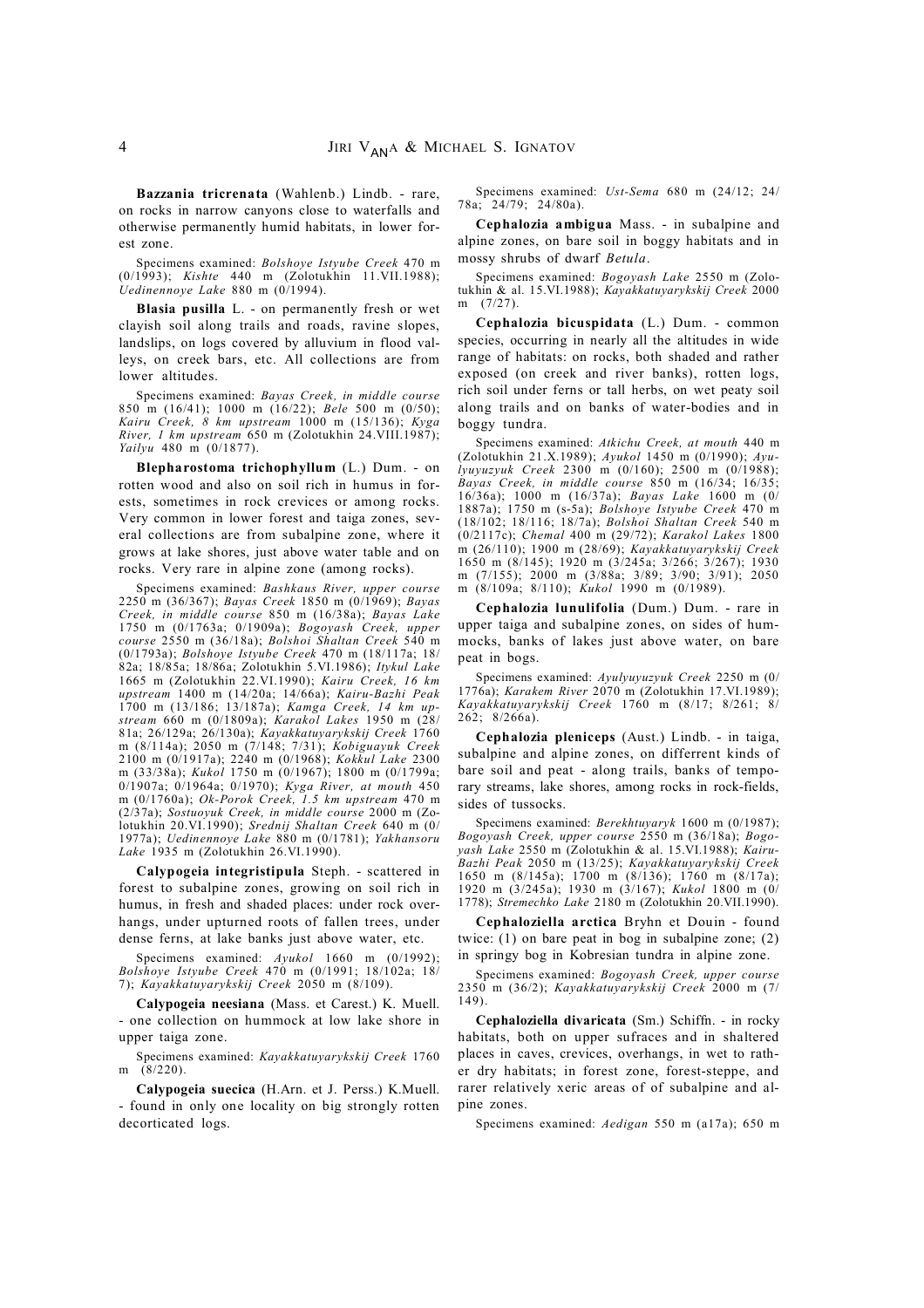(a12); *Bogoyash Creek, upper course* 2300 m (36/14a); *Chemal, 4 km upstream along Katun* 450 m (a6); *Kairu-Bazhi Peak* 2100 m (13/70); *Kayakkatuyarykskij Creek* 2150 m (3/293); *Malyi Yaloman* 900 m (25/147; 25/ 109; 25/99); *Tamanel Peak* 1940 m (a15); *Ust-Sema* 450 m (24/16).

Several sterile specimens probably also belong to this species: *Bele* 500 m (0/1779); *Yailyu* 450 m (1/36).

**Cephloziella hampeana** (Nees) Schiffn. - on hummock in boggy shrubs of dwarf *Betula* in upper taiga zone.

Specimen exanimed: *Tokpak Creek, in middle course* 1950 m (36/30).

**Cephaloziella rubella** (Nees) Warnst. - two collections: on soil under shrubs on shrubby southfacing slope in forest zone and on hummock in bog in subalpine zone.

Specimens examined: *Ayulyuyuzyuk Creek* 2250 m (0/ 1776); *Chulcha River, in middle course* 1100 m (9/27).

**Chiloscyphus polyanthos** (L.) Corda - rare in Altai, found only three times on rocks close to springs, waterfall and just above water on river bank, in forest zone.

Specimens examined: *Karagai* 500 m (Zolotukhin 10.VIII.1988); *Kobukhtushka* 440 m (Zolotukhin 28.III.1988); *Kukol* 1750 m (s-2).

**Chiloscyphus rivularis** (Schrad.) Hazsl. - single collection in running water of a creek in forest zone.

Specimens examined: *Maloye Istyube Creek, 1 km upstream* 650 m (Zolotukhin 19.V.1977).

**Conocephalum conicum** (L.) Underw. - not rare in lower forest zone, on clay or rocks along creeks, waterfalls, on soil in willow thickets in flood valleys, on permanently fresh and shaded rich soil under ferns.

Specimens examined: *Bolshoi Shaltan Creek* 540 m (Zolotukhin); 700 m (Zolotukhin 19.V.1977); *Bolshoye Istyube Creek* 470 m (Zolotukhin 5.VII.1988); 600 m (Zolotukhin 19.V.1977); *Chemal Creek, 3 km upstream* 450 m (34/223); *Chulcha River, in middle course* 850 m (Zolotukhin 18.IX.1989); 1000 m (9/60); *Kairu Creek, 8 km upstream* 1000 m (15/11); *Kolbala* 1450 m (Zolotukhin 16.VI.1987); *Kyga River, 2 km upstream* 550 m (0/1863); *Maima* 280 m (35/55); *Samysh* 440 m (Zolotukhin 26.IV.1977); *Srednij Shaltan Creek* 620 m (0/ 1862); *Ust-Sema* 580 m (24/144).

**Diplophyllum obtusifolium** (Hook.) Dum. - single collection in narrow valley, close to waterfall, on soil bank.

Specimens examined: *Bolshoye Istyube Creek* 470 m  $(0/1947)$ .

**Frullania davurica** Hampe - rather common on mesic to rather xeric rocks at lower altitudes in forest and forest-steppe zones. Only one collection is from upper taiga zone. Typically grows on nearly vertical moderately shaded surfaces.

Specimens examined: *Chemal* 450 m (29/2; 29/3); *Chemal Creek, 3 km upstream* 450 m (34/5); *Chemal, 10 km upstream along Katun* 450 m (34/4; a2); *Chiri Creek, 0.5 km upstream* 450 m (17/4); *Elekmonar Creek,* *5 km upstream* 700 m (26/47); *Kairu Creek, at mouth* 500 m (Zolotukhin 11.IX.1987); 550 m (Zolotukhin 12.IX.1987); *Kishte* 440 m (Zolotukhin 11.VII.1988); *Kukol* 1850 m (0/2118); *Malyi Yaloman Creek, 4 km upstream* 900 m (25/68); *Ust-Sema* 380 m (24/73); 400 m (24/109a; 24/63); 450 m (24/16a); 580 m (24/30); *Yailyu* 440 m (0/1810); 450 m (0/1811; 0/2007; 1/ 21); 460 m (0/2015).

**Frullania muscicola** Steph. - on rock outcrops on open and shrubby (with *Rhododendron*) slopes and in open xeric *Pinus sylvestris* stands in lower forest and forest-steppe zones.

Specimens examined: *Chemal* 450 m (29/11); *Chiri* 450 m (17/53); *Malyi Yaloman* 900 m (25/141a; 25/ 142); *Ust-Sema* 580 m (24/48).

**Frullania parvistipula** Steph. - the commonest species of the genus in Altai. It grows on rocks, both wet and xeric, shaded and open, and trunks (*Populus, Abies, Padus, Betula, Sorbus, Salix* - on trunks up to 1350 m). Widespread at lower altitudes, but sometimes reaches the lower alpine zone, growing there among moss tufts.

Specimens examined: *Aedigan* 550 m (a17); 650 m (a14); *Artyshtu Creek* 600 m (Zolotukhin 20.IX.1989); 650 m (Zolotukhin 20.VI.1989; 24.IX.1989); *Ayukol* 1000 m (0/1802); 1350 m (0/1820); *Bele* 440 m (0/1787); 500 m (0/56); *Berekhtuyaryk* 1640 m (0/1788); *Bolshoi Mianok Creek, at mouth* 450 m (Zolotukhin 8.VIII.1988); *Chemal, 10 km upstream along Katun* 450 m (a3); *Chemal, 4 km upstream along Katun* 450 m (a4); *Chiri* 450 m (17/59; 17/98); *Chodro* 800 m (0/1816); *Chulcha River, in middle course* 960 m (9/133); 1100 m (9/78); *Elekmonar Creek, 5 km upstream* 700 m (26/55); *Kamga Creek, 10 km upstream* 500 m (0/93); *Karagai* 440 m (0/261); *Kayakkatuyarykskij Creek* 1950 m (8/155); 2200 m (7/98); *Kobiguayuk Creek* 2150 m (0/1817); 2200 m (0/141); *Kobukhta* 750 m (0/2011); *Kukol* 1750 m (0/1813; 0/1815; 0/1845); 2000 m (0/1812); *Kyga River, 1 km upstream* 450 m (0/1822); *Malyi Shaltan Creek, at mouth* 450 m (Zolotukhin 20.X.1988); *Tura Creek, in middle course* 1300 m (28/42); *Ust-Sema* 380 m (24/7); 580 m (24/103; 24/48); *Yailyu* 400 m (0/ 1824); 440 m (Zolotukhin 6.VIII.1988/ 14.VII.1988; 0/ 1818); 450 m (0/1821; 0/1823); 460 m (Zolotukhin 14.VII.1988; 0/1814; 0/1819).

**Frullania tamarisci** (L.) Dum. - few collections on wet rocks in forest, subalpine and alpine zones.

Specimens examined: *Bogoyash Creek, upper course* 2400 m (36/10; 36/12a; 36/20; 36/23); *Kairu Creek, 8 km upstream* 1000 m (15/17); *Kayakkatuyarykskij Creek*  $2050 \text{ m}$  (3/58).

**Geocalyx graveolens** (Schrad.) Nees - the only collection on sandy bar (temporary overflooded) of Kamga Creek, where it runs in narrow canyon (lower forest zone).

Specimens examined: *Kamga Creek, 14 km upstream* 600 m (0/1807).

**Gymnocolea inflata** (Huds.) Dum. - in upper taiga and subalpine zones, on wet cliffs, hollows of bog, lake shores just above water.

Specimens examined: *Bardaky Lake* 1950 m (12/29; 12/31; 12/37); *Kayakkatuyarykskij Creek* 1760 m (8/ 25); 2050 m (3/300; 3/301).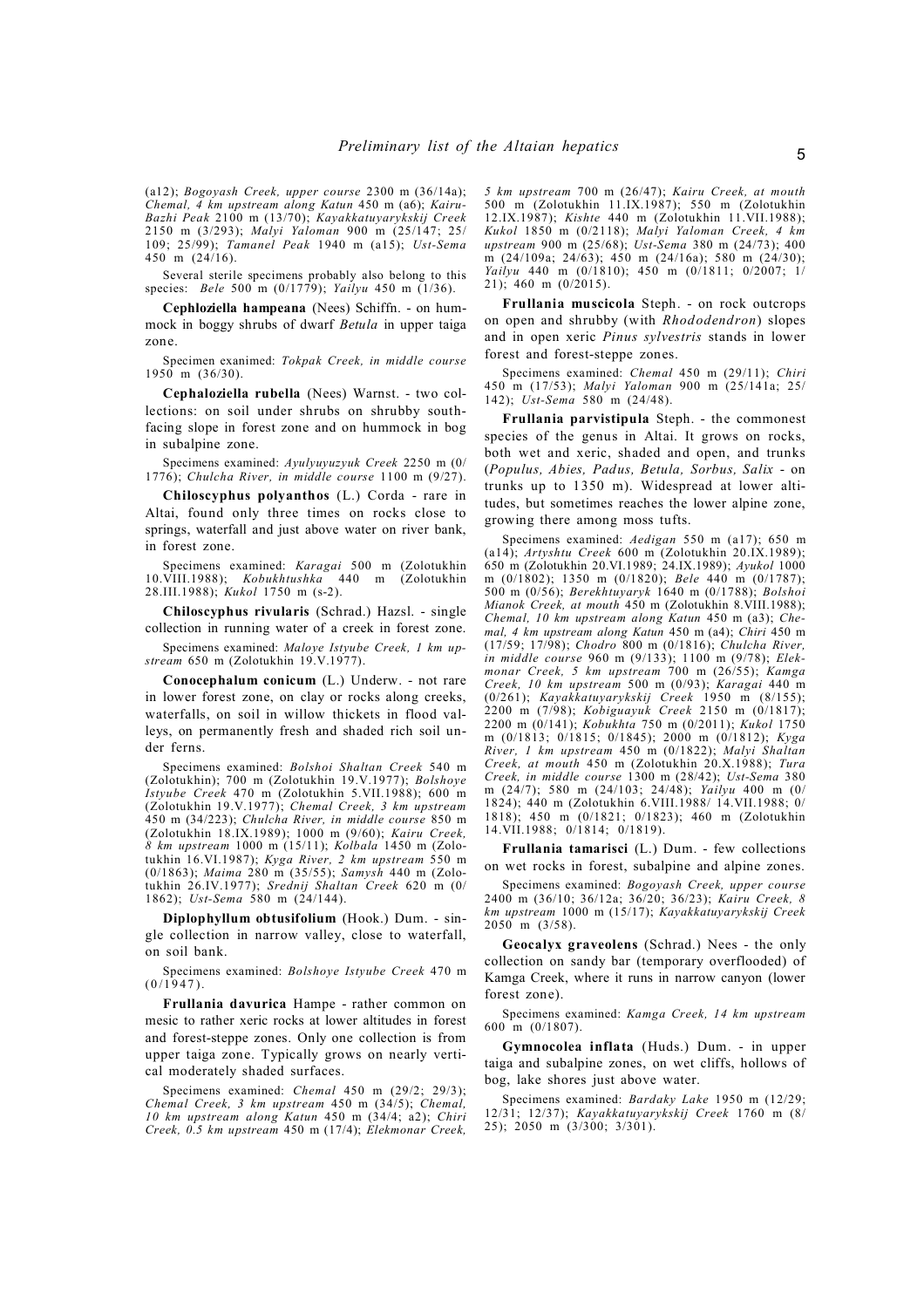**Gymnomitrion apiculatum** (Schiffn.) K. Muell. - the single collection in lower alpine zone, on soil bank just above the bog table.

Specimens examined: *Kayakkatuyarykskij Creek* 2200 m  $(6/33)$ 

**Gymnomitrion concinnatum** (Lightf.) Corda common in subalpine and sporadic in alpine zone (up to 2600 m), on rock outcrops, soil banks on slopes, rare in flattened areas in tundra.

Specimens examined: *Ayulyuyuzyuk Creek* 2500 m (0/ 151; 0/1870); *Bayas Lake* 1750 m (0/1866a; 0/1869a; 0/1871); *Kayakkatuyarykskij Creek* 1930 m (3/173); 1950 m (3/203; 3/207a; 3/208a); 2050 m (5/11; 5/ 23a; 7/25); 2150 m (4/24a); 2200 m (6/31a; 6/32; 6/ 33a); *Kolyushta Peak* 2200 m (0/1872a); *Tamanel Peak* 2150 m (a16a; a9); 2250 m (a5); *Uzunkol Lake* 2600 m (Zolotukhin 1.VII.1990).

**Gymnomitrion corallioides** Nees - rare in subalpine (on rocks) and more often in alpine zones (up to nearly highest places studied). In the latter - in wide range of types of tundra, on soil and rocks.

Specimens examined: *Ayulyuyuzyuk Creek* 2500 m (0/ 1870a); *Kayakkatuyarykskij Creek* 1950 m (3/203a); 2750 m (7/62); *Kobiguayuk Creek* 2725 m (Zolotukhin 28.VI.1989); 2850 m (0/191); 2908 m (0/158a; 0/1784); *Uzunkol Lake* 2050 m (Zolotukhin 23.VI.1990).

**Gymnomitrion laceratum** (Steph.) Horik. - the single collection in alpine zone (one of the wettest area of Altai), on soil under rock overhang.

Specimens examined: *Kolyushta Peak* 2200 m (0/1872).

**Harpanthus scutatus** (Web. et Mohr) Spruce on strongly rotten decorticated logs in wet valleys (close to waterfalls) of northern shore of Telezkoye Lake, the area of outstanding wet and mild climate.

Specimens examined: *Bolshoye Istyube Creek* 470 m (18/100a; 18/117; 18/83); *Ok-Porok Creek, 1.5 km upstream* 470 m (2/36a).

**Iwatsukia jishibae** (Steph.) Kitag. - on strongly rotten decorticated logs in wet valley, close to waterfalls, in lower forest zone, at the northern shore of Telezkoye Lake.

Specimens examined: *Bolshoye Istyube Creek* 470 m  $(0/1985; 18/95; 8/140).$ 

**Jamesoniella autumnalis** (DC.) Steph. - scattered in lower forest zone, typically on rotten logs, sometimes on fern tussocks. One collection is from the area of Flakiyash Lake, at 2280 m, in moss mat in dwarf *Betula* shrubs in alpine zone.

Specimens examined: *Bolshoye Istyube Creek* 470 m (0/1972); *Flakiyash Lake* 2280 m (Zolotukhin 29.VI.1986); *Kamga Creek, 2 km upstream* 450 m (0/ 1973); *Ok-Porok Creek, 1.5 km upstream* 470 m (2/ 37); *Ok-Porok Creek, at mouth* 460 m (Zolotukhin 14.X.1988); *Ust-Sema* 580 m (24/11); 680 m (24/13); *Yailyu* 450 m (0/1971).

**Jungermannia atrovirens** Dum. - in lower forest zone on wet rocks and on wet loamy banks of creeks. All collections were made in proximity to the norhtern shore of Telezkoye Lake.

Specimens examined: *Bolshoi Shaltan Creek* 530 m (0/1805; 0/1983); *Bolshoye Istyube Creek* 470 m (0/ 1984; 18/45a); *Ok-Porok Creek, 1.5 km upstream* 470 m (2/33); *Yailyu* 450 m (1/58).

**Jungermannia borealis** Damsh. et V<sub>an</sub>a - once collected on the bank of a lake in open tundra in South-East Altai.

Specimens examined: *Kokkul Lake* 2300 m (33/38).

**Jungermannia confertissima** Nees - few findings

on rotten logs and on wet cliffs in narrow canyons. Specimens examined: *Bayas Creek, in middle course* 850 m (16/32); *Bolshoye Istyube Creek* 470 m (18/ 101a; 18/103); *Kairu-Bazhi Peak* 1700 m (13/187); *Tura Creek, in middle course* 1300 m (28/47).

**Jungermannia exsertifolia** Steph. subsp. **cordifolia** (Dum.)  $V_{\text{an}^2}$  - on wet cliffs in narrow canyon just below waterfall.

Specimens examined: *Bolshoye Istyube Creek* 470 m  $(18/50)$ 

**Jungermannia hyalina** Lyell - the single collection on wet but well-exposed cliffs in narrow canyon just below waterfall.

Specimens examined: *Bolshoye Istyube Creek* 470 m  $(18/45)$ .

**Jungermannia pumila** With. - few collections in lower forest zone (close to northern shore of Teletzkoye Lake): on wet cliffs and rotten logs in narrow canyon just below waterfall and on rocks beside a small stream.

Specimens examined: *Bolshoye Istyube Creek* 470 m (Zolotukhin 5.VII.1988; 18/101); *Uedinennoye Lake* 800 m (0/1981).

**Jungermannia pyriflora** Steph. - single collection on north-facing rock outcrops in fir forest, at a small lake shore, in lower forest zone.

Specimens examined: *Uedinennoye Lake* 880 m (0/1982).

**Jungermannia sphaerocarpa** Hook. - in upper taiga, subalpine and alpine zones, on soil among dwarf *Betula* shrubs, along wet trails, in moist depressions.

Specimens examined: *Ayulyuyuzyuk Creek* 2300 m (0/ 1980); *Bayas Lake* 1600 m (0/1887a); *Bogoyash Lake* 2550 m (Zolotukhin & al. 15.VI.1986).

**Jungermannia subulata** Evans - in forest zone, on wet and moist substrates, both wood and rocks.

Specimens examined: *Bolshoye Istyube Creek* 470 m (18/100a; 18/115; 18/81; 18/82a; 18/83a; 18/85a; 18/98); *Kamga Creek, 12 km upstream* 600 m (0/1976); *Kamga Creek, 14 km upstream* 660 m (0/1978); *Karagai* 440 m (0/283); 500 m (Zolotukhin 10.VIII.1988); *Kobukhtushka* 440 m (Zolotukhin 28.III.1988); 460 m (Zolotukhin 28.III.1988); *Ok-Porok Creek, 1.5 km upstream* 470 m (2/35; 2/36a); *Srednij Shaltan Creek* 640 m (0/ 1977); *Tura Creek, in middle course* 1300 m (28/46; 28/47a); *Uedinennoye Lake* 800 m (0/1975); *Yailyu* 450 m (0/1979; 1/56).

**Lejeunea cavifolia** (Ehrh.) Lindb. - not rare on wet rocks in forest zone of Northern Altai, once found on pine logs.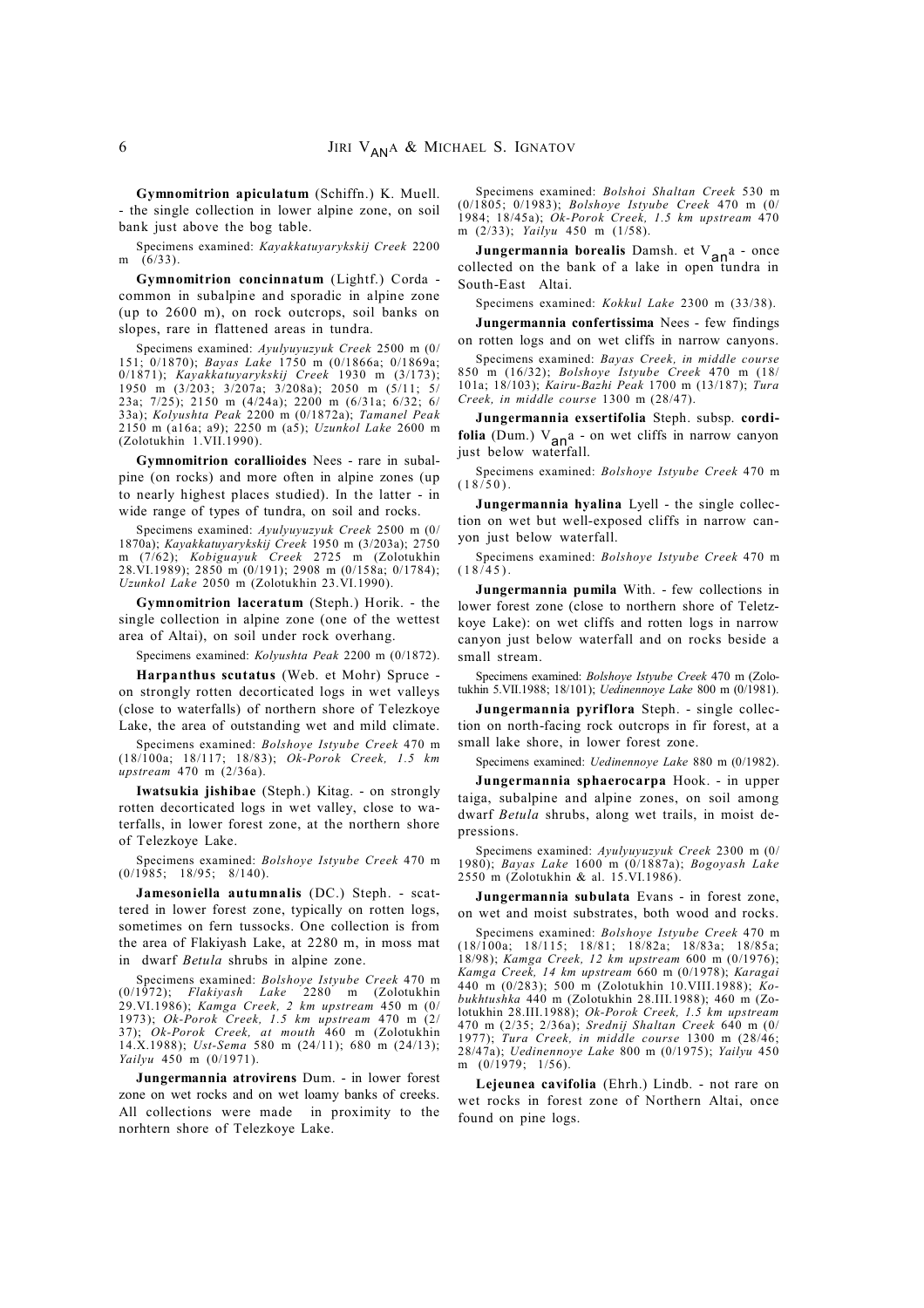Specimens examined: *Bolshoi Shaltan Creek* 560 m (Zolotukhin 7.VI.1989); *Bolshoye Istyube Creek* 470 m (18/126; 18/61a); *Chulcha River, in middle course* 850 m (Zolotukhin 18.IX.1989); *Kairu Creek, 8 km upstream* 1000 m (15/21; 15/29a); *Kamga Creek, 14 km upstream* 660 m (0/1808; 0/1809; 0/1912a); *Karagai* 500 m (Zolotukhin 10.VIII.1988); *Kishte* 440 m (Zolotukhin 11.VII.1988); *Korbu* 440 m (Zolotukhin 20.X.1988); *Ok-Porok Creek, 1.5 km upstream* 470 m (2/20; 2/43).

**Lepidozia reptans** (L.) Dum. - very common on rotten logs in forest zone, occurring also in subalpine more or less dense stands, sometimes also on wet rocks, on soil rich in humus under upturned roots of fallen trees, etc.

Specimens examined: *Adylda Creek* 1100 m (34/220); *Ayukol* 1000 m (0/1966a; 0/2005); *Bayas Creek, in middle course* 850 m (16/35a; 16/36); *Bayas Lake* 1600 m (0/1892a); *Bolshoye Istyube Creek* 470 m (18/94; 18/97a); *Kairu Creek, 8 km upstream* 1000 m (15/49a); *Kukol* 1750 m (0/1904a); *Oimok* 1100 m (Zolotukhin 3.IX.1987); *Seminskij Pass* 1800 m (25a/13; 25a/5); *Tura Creek, in middle course* 1300 m (28/32a); *Yailyu* 450 m (0/1979a; 0/2006).

**Lophocolea heterophylla** (Schrad.) Dum. - only in lower forest zone on rotten logs, rarer on soil at trunk bases.

Specimens examined: *Ayukol* 1000 m (0/1874a; 0/ 1938); *Chemal Creek, 3 km upstream* 450 m (34/224); *Kairu Creek, 8 km upstream* 1000 m (15/146; 15/147); *Oimok* 1100 m (Zolotukhin 3.IX.1987); *Ok-Porok Creek, 1.5 km upstream* 470 m (2/36a); *Ok-Porok Creek, at mouth* 450 m (Zolotukhin 14.X.1988); *Yailyu* 450 m (0/ 1939); 480 m (0/1940).

**Lophocolea minor** Nees - scattered in forest zone on soil banks (in ravines, along roads, on steep slopes), rare on rotten logs.

Specimens examined: *Bele* 530 m (0/1936; 0/2010); *Itykul Lake* 1665 m (Zolotukhin 21.VI.1990); *Kukol* 1800 m (0/1937); *Ust-Sema* 580 m (24/143); *Yazula* 1700 m  $(0/1797)$ .

**Lophozia ascendens** (Warnst.) Schust. - only three collections: on rocks in fir forest (lower forest zone) and on rocks and rotten logs in taiga zone.

Specimens examined: *Artybash* 450 m (22/11); *Kairu Creek, 16 km upstream* 1400 m (14/20; 14/66a).

**Lophozia badensis** (Gott.) Schiffn. - on soil banks along lake shore and along dry creek bed and in spotty tundra in subalpine zone.

Specimens examined: *Bashkaus River, upper course* 2250 m (36/4); *Kayakkatuyarykskij Creek* m (3/26); *Kokkul Lake* 2300 m (33/38a); *Tabozhok Peak* 2350 m (31/341).

**Lophozia bantriensis** (Hook.) Steph. - cliffs at creek banks in forest zone and on soil sheltered by a boulder at lake shore in subalpine zone.

Specimens examined: *Bayas Creek, in middle course* 850 m (16/38a); *Bolshoi Shaltan Creek* 530 m (0/1805a); 540 m (0/1795); *Bolshoye Istyube Creek* 470 m (18/ 71); *Kobiguayuk Creek* 2250 m (0/1766).

**Lophozia bicrenata** (Schmid. ex Hoffm.) Dum. - on rocks in wet alpine area.

Specimens examined: *Kolyushta Peak* 2200 m (0/1872a).

**Lophozia** cf. **diversiloba** Hatt. - one locality in middle course of Kairu Creek, on mesic N-facing landslip, in forest zone.

Specimens examined: *Kairu Creek, 8 km upstream* 1000 m  $(15/50; 15/96)$ .

**Lophozia excisa** (Dicks.) Dum. - on xeric slope in forest-steppe zone, in taiga and alpine zones on soil on open places (creek bars, on rock outcops, in open tundras, etc.).

Specimens examined: *Ayulyuyuzyuk Creek* 2500 m (0/ 1914; 0/1988a); *Karakem River, 6 km upstream* 1600 m (0/1913); *Kokkul Lake* 2300 m (33/35; 33/36a; 33/ 37); *Malyi Yaloman* 1100 m (25/147a); *Tabozhok Peak* 2350 m (31/338); 2450 m (31/340a); *Tura Creek, in middle course* 1300 m (28/25). Probably to this species also belong collection: *Bashkaus River, upper course* 2250 m (36/4a).

**Lophozia heterocolpos** (Thed ex Hartm.) Howe - typically grows on wet rocks from lower forest to subalpine zones, also on sandy bars of creeks and lakes, sometimes of soil in taiga, or under upturned roots of fallen trees, on bare soil in tundra, soil banks on wet meadows, etc.

Specimens examined: *Bayas Lake* 1750 m (0/1909); 1850 m (0/1908); *Bolshoye Istyube Creek* 470 m (18/ 45a); *Bolshoi Shaltan Creek* 540 m (0/2117b); *Itykul Lake* 1665 m (Zolotukhin 22.VI.1990); *Kairu-Bazhi Peak* 2150 m (13/145a); *Kamga Creek, 14 km upstream* 660 m (0/1910; 0/1912); *Karakol Lakes* 1900 m (28/116; 28/ 135); 1950 m (28/81); *Kayakkatuyarykskij Creek* mca. 2000 (3/35); *Kolyushta Peak* 2050 m (0/1854a); *Kukol* 1750 m (0/1911); 1800 m (0/1801; 0/1907); 1850 m  $(0/1798; 0/1946a)$ .

**Lophozia incisa** (Schrad.) Dum. - one of the commonest epixylic species, abundant on big logs throughout forest zone; in upper taiga, subalpine and lower alpine zones also grows on rocks, soil and peat (highest findings are from bogs and hummocks).

Specimens examined: *Ayukol* 1000 m (0/1903); *Bayas Creek* 1800 m (0/1974a); *Bogoyash Creek, upper course* 2350 m (36/8); *Bolshoye Istyube Creek* 470 m (18/3a); *Kairu Creek, 8 km upstream* 1000 m (15/88); *Kairu-Bazhi Peak* 2050 m (13/31); *Karakem River* 2070 m (Zolotukhin 17.VI.1989); *Kayakkatuyarykskij Creek* 1760 m (8/9); 1850 m (3/198; 8/50a); 1920 m (3/ 155); 1950 m (3/11; 3/205a; 3/21); *Kobiguayuk Creek* 2400 m (0/1803); *Kobukhta* 650 m (0/1901); *Korbu* 440 m (Zolotukhin 20.X.1988); *Kukol* 1750 m (0/1783; 0/1904); 1800 m (0/1799); *Kyga River, 2 km upstream* 600 m (0/1905); *Seminskij Pass* 1800 m (25a/13a); *Uedinennoye Lake* 880 m (0/1781a); *Yailyu* 450 m (0/ 1804); 460 m (0/1902; 0/1906).

**Lophozia longidens** (Lindb.) Macoun - scattered throughout forest zone, on rotten logs, sometimes at bases of living trunks (in fir or spruce forests), rare on rocks. One collection is from alpine zone (in crevice of wet cliffs).

Specimens examined: *Bogoyash Creek, upper course* 2550 m (36/18); *Bolshoye Istyube Creek* 470 m (18/84; 18/85a); *Kobiguayuk Creek* 2030 m (0/1900); *Oimok* 1100 m (Zolotukhin VIII.1989); *Srednij Shaltan Creek* 640 m (0/1977a); *Uedinennoye Lake* 1030 m (0/1899).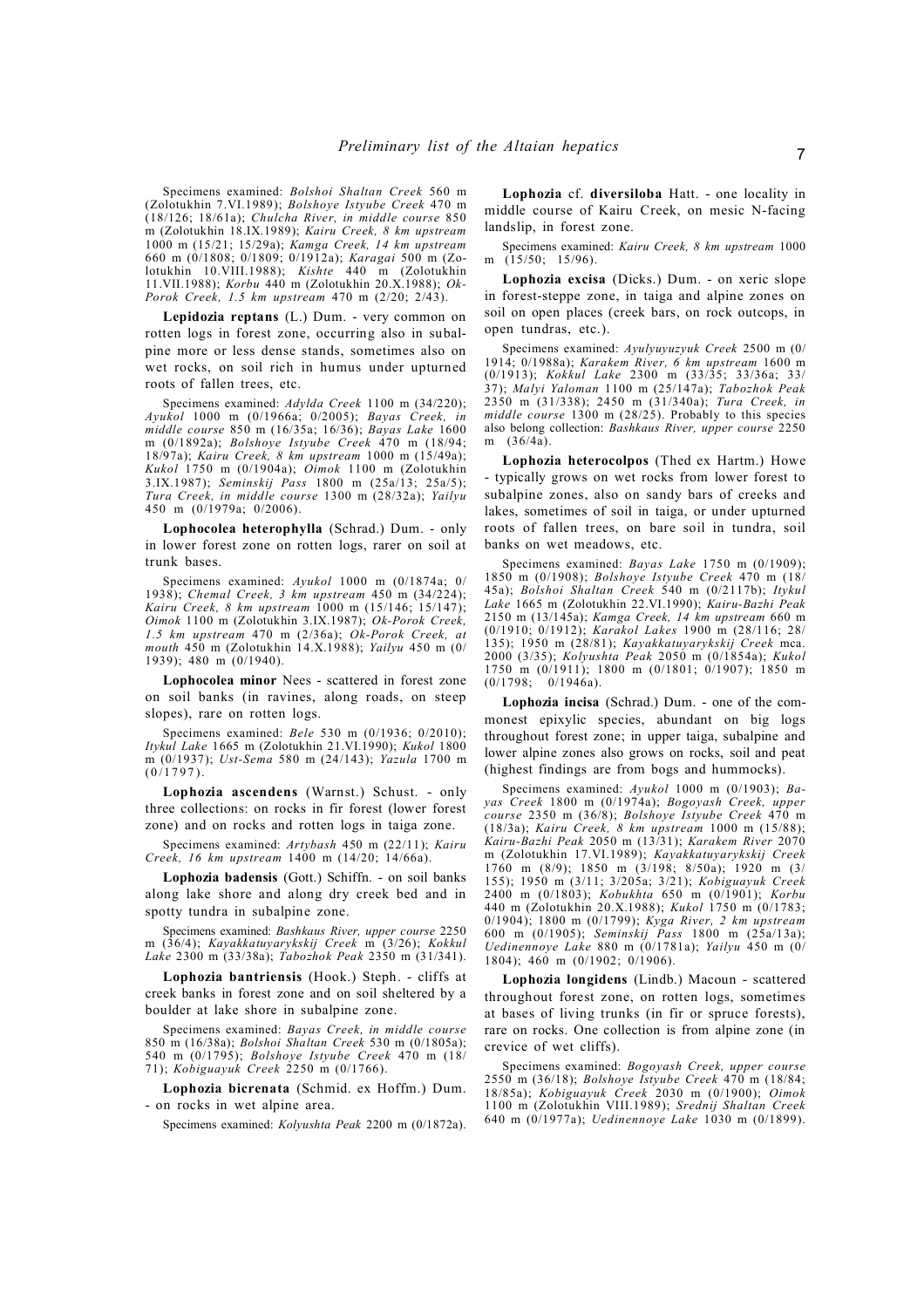**Lophozia longiflora** (Nees) Schiffn. - rather common on rocks, soil and rotten wood in forest and subalpine zones, rarer in alpine zone on bare peat in bogs.

Specimens examined: *Ayukol* 1660 m (0/1992a); *Ayulyuyuzyuk Creek* 2100 m (0/172; 0/1891); 2500 m (0/ 1895); *Bayas Lake* 1600 m (0/1892); 1950 m (0/1898); *Bolshoi Shaltan Creek* 540 m (0/1793); *Bolshoye Istyube Creek* 470 m (0/1896; 0/1947a; 18/117a); *Kairu Creek, 16 km upstream* 1400 m (14/39); *Karakem River* 2070 m (Zolotukhin 17.VI.1989); *Karakol Lakes* 1800 m (28/77); 1900 m (26/116; 28/135a; 28/145; 28/153; 28/60; 28/ 70); *Kayak Lake* 2280 m (7/193); *Kayakkatuyarykskij Creek* 1760 m (8/220a; 8/236; 8/261a); *Kobiguayuk Creek* 2030 m (0/1900a); 2100 m (0/1917a); 2220 m (0/ 1894); 2250 m (0/1782); *Kukol* 1750 m (0/1893; 0/ 1904a; s-3a); 1800 m (0/1897); *Lesnoi Creek* 1860 m (Zolotukhin 2.VII.1990); *Sai-Khonash* 2400 m (Zolotukhin 8.VII.1990); *Seminskij Pass* 1800 m (25a/13a); *Sostuoyuk Creek, in middle course* 2000 m (Zolotukhin 20.VI.1990); *Tamanel Peak* 2150 m (a13); *Uedinennoye Lake* 880 m (0/1769); *Ust-Sema* 700 m (24/147a); *Uzunoyuk Creek, in middle course* 2150 m (Zolotukhin 10.VII.1990).

**Lophozia murmanica** Kaal. - once collected among rocks on the top of peak in upper alpine zone.

Specimens examined: *Kobiguayuk Creek* 2908 m (0/ 158).

**Lophozia opacifolia** Culm. ex Meylan - on rocky slope in subalpine zone in South-East Altai (Kuraiskij Mt. Range).

Specimens examined: *Tabozhok Peak* 2350 m (31/337).

**Lophozia perssonii** Buch et S. Arn. - on moraine deposits at cliff base on steep rocky slope in subalpine zone in South-East Altai (Kuraiskij Mt. Range). Specimens examined: *Tabozhok Peak* 2400 m (31/332;

 $31/333$ .

**Lophozia sudetica** (Nees ex Hueb.) Grolle - very common above tree line on soil and rocks in wide range of habitats, from well shaltered caves and nishes among rocks to open tundra; the lowest collection is in upper taiga zone, along a trail.

Specimens examined: *Ayulyuyuzyuk Creek* 2550 m (0/ 1889); *Bayas Lake* 2000 m (s-10; s-9); *Kairu-Bazhi Peak* 2050 m (13/116); 2150 m (13/95); 2200 m (13/178); *Karakol Lakes* 1900 m (26/129a; 28/110; 28/146a; 28/ 147a; 28/159); *Kayakkatuyarykskij Creek* 1650 m (8/ 145a); 1760 m (8/22; 8/31); 1900 m (8/77); 1920 m (3/220); 1930 m (3/138; 3/172; 3/235a; 3/236a; 3/ 237; 3/255a; 7/153a; 7/154); 1950 m (3/202; 3/204a; 3/207a); 2050 m (5/21a; 5/22; 5/23; 7/174a; 7/177); 2150 m (4/21); 2200 m (6/33a); 2250 m (6/34; 6/35); 2280 m (7/19a); *Kobiguayuk Creek* 2600 m (0/1785); *Kolyushta Peak* 2350 m (0/1890); *Krasivoye Lake* 2530 m (36/25); *Sostuoyuk Creek, in middle course* 2000 m (Zolotukhin 20.VI.1990); *Tamanel Peak* 2150 m (a16; a9); *Trekhglavaya Peak* 2850 m (Zolotukhin 19.VII.1990).

**Lophozia ventricosa** (Dicks.) Dum. - typically grows on rotten logs in taiga zone; occurs sporadically on rocks and soil banks in lower forest and subalpine zones.

Specimens examined: *Ayukol* 1450 m (0/1990a); *Bayas Lake* 1850 m (0/1762a); *Kairu Creek, 8 km upstream* 1000 m (15/89); *Kairu-Bazhi Peak* 2050 m (13/161); *Karakem* *River, 6 km upsrteam* 1660 m (0/1962a); *Karakol Lakes* 1800 m (26/110a); 1900 m (28/154); *Kayakkatuyarykskij Creek* 1600 m (8/134); 1650 m (8/121a); 1760 m (8/ 180); 1920 m (3/164); 1950 m (3/22; 3/30); 2000 m (3/ 16; 3/79; 3/88); 2050 m (7/172; 7/175a); *Lesnoi Creek* 1865 m (Zolotukhin 2.VII.1990); *Malaya Kokorya Creek* 2300 m (36/7); *Tura Creek, in middle course* 1300 m (28/ 20; 28/31a); *Yailyu* 450 m (0/1888); 460 m (0/1806); *Yakhansoru Lake* 2030 m (Zolotukhin 26.VI.1990).

**Lophozia wenzelii** (Nees) Steph. - among rocks in rock-fields, in alpine meadows, boggy banks of creeks, alpine bogs and hummocks; in subalpine and alpine zones, and once collected along a trail in taiga zone on burnt area shrubbed by dwarf *Betula.*

Specimens examined: *Bayas Lake* 1600 m (0/1887); *Itykulbazhi Creek* 2110 m (Zolotukhin & al. 14.VIII.1978); *Kayakkatuyarykskij Creek* 2200 m (6/30; 6/31a; 6/5); *Kobiguayuk Creek* 2250 m (0/1768); *Sai-Khonash* 2400 m (Zolotukhin 8.VII.1990).

**Mannia fragrans** (Balbis) Frye et Clark - xeric rock outcrops in forest, forest-steppe and steppe zones. One collection - from alpine zone of SE Altai, where the species grows on S-facing slope.

Specimens examined: *Aedigan* 550 m (a17a); *Bele* 700 m (Zolotukhin 14.IV.1982); *Bijka Creek, 2 km upstream along Katun* 450 m (a11); *Bogoyash Creek, in middle course* 2400 m (34/6); *Chemal, 4 km upstream along Katun* 450 m (a4a); *Chiri* 450 m (17/49; 17/64); *Chulcha River, in middle course* 750 m (Koroleva & al. 20.IV.1987); *Elekmonar Creek, 15 km upstream* 900 m (26/71); *Malyi Yaloman* 900 m (25/141); *Ulushtu* 600 m (Zolotukhin & al. 27.IV.1978); *Ust-Sema* 380 m (24/ 162); 580 m (24/27).

**Mannia pilosa** (Hornem.) Frye et Clark - on rather wet rock outcrops in lower forest zone in Northern and Central Altai.

Specimens examined: *Derbogach* 440 m (0/1855a); 450 m (0/16); *Elekmonar Creek, 5 km upstream* 700 m (26/45); *Kamga Creek, 10 km upstream* 500 m (0/108).

**Marchantia alpestris** (Nees) Burgeff - rare, found in springy mires in forest zone and on silty banks in alpine zone.

Specimens examined: *Bogoyash Lake* 2550 m (Koroleva 15.VI.1988); *Kobukhtushka* 440 m (0/1861); *Krasivoye Lake* 2530 m (36/1); *Kurkure Mt. Range* 2300 m (Galanin 12.VIII.1976); *Oier Creek* 670 m (Zolotukhin 26.V.1978); *Teletzkoye Lake* ca. 450 m (Korotkov 1958).

**Marchantia paleacea** Bertol. - on rocks close to Teletzkoye Lake shore, and adjacent regions in lower forest zone.

Specimens examined: *Chulcha River, middle course* 800 m (Zolotukhin 11.V.1987); *Saratki Cape* 450 m (Zolotukhin 14.X.1987); *Teletzkoye Lake* 550 m (Zolotukhin 23.VIII.1987).

**Marchantia polymorpha** L. - on rocks and bare soil, both mineral and peaty, on disturbed or naturally denudated places, in forest, forest-steppe and subalpine zones.

Specimens examined: *Bayas Lake* 1800 m (s-4); *Bele* 640 m (Zolotukhin 22.VIII.1981); *Bolshoye Istyube Creek* 470 m (18/61a; 18/66a; 18/67); *Booshkon Creek* 1300 m (Zolotukhin & al. 1.VIII.1979); *Chodor Creek* 440 m (Zolotukhin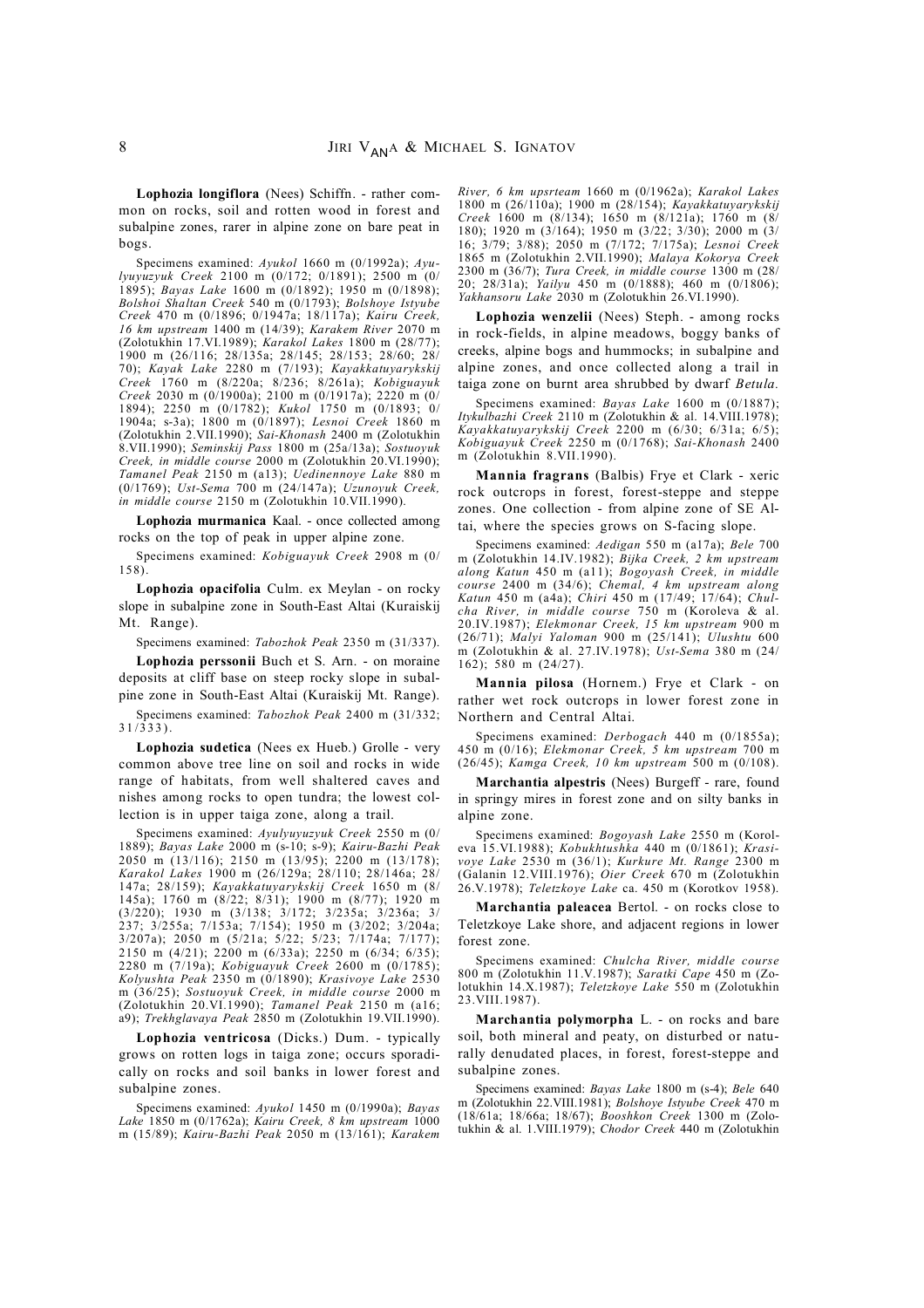et al. 13.V.1977); *Chulcha River, in middle course* 1000 m (9/71); *Chulyshman River, 2 km below Dzhulukol* 2190 m (Zolotukhin 1.VIII.1987); *Kamga Creek, 4 km upstream* 460 m (0/1859); *Karagai* 450 m (Zolotukhin & al. 31.VII.1986); *Kayakkatuyarykskij Creek* 1600 m (8/146); 1760 m (8/ 33); 2000 m (7/150); *Kolbala* 1450 m (Zolotukhin et al. 16.VI.1987); *Kukol* 1750 m (0/1860); *Kyigak Creek* 750 m (Zolotukhin 24.VIII.1987); *Malyi Shaltan Creek, at mouth* 450 m (Zolotukhin 20.X.1988); 650 m (Zolotukhina 5.VI.1986); *Trekhglavaya Peak* 2250 m (Zolotukhin 18.VII.1990); *Yailyu* 450 m (Zolotukhin 29.IX.1990).

**Marsupella boeckii** (Aust.) Lindb. ex Kaal. wet rock outcrops in subalpine zone (both localities have very humid climate).

Specimens examined: *Bayas Lake* 1750 m (s-5); *Karakol Lakes* 1900 m (28/146; 28/147).

**Marsupella emarginata** (Lindenb.) Dum. - common on wet rocks from lower forest zone (here mainly in deep canyons and near waterfall) to alpine zone (here - among rocks in rock fields); especially abundant in subalps, where it often covers wet cliffs by extensive pure mats.

Specimens examined: *Bayas Creek* 1800 m (0/1974a); *Bayas Lake* 1750 m (0/1864; 0/1866; 0/1869; 0/1871a; s-5a); *Bolshoye Istyube Creek* 470 m (0/1867; 0/1868; 0/1941a; 0/1993a); *Kairu Creek, 8 km upstream* 1000 m (15/29); *Kayak Lake* 2280 m (7/190); *Kayakkatuyarykskij Creek* 1760 m (8/24; 8/26); 1800 m (8/233; 8/234); 1920 m (3/252a); 1950 m (3/106; 3/206; 3/207a; 3/ 208); 2000 m (3/78; 3/99); 2050 m (3/110; 5/12a; 7/ 173; 7/174; 7/175; 7/20; 7/22; 7/24; 7/25a); 2150 m (4/2); 2280 m (7/19); *Kishte* 440 m (Zolotukhin 11.VII.1988); *Sostuoyuk Creek, in middle course* 2000 m (Zolotukhin 20.VI.1990); *Srednij Shaltan Creek* 640 m (0/ 1865); *Uzunkul Lake* 2050 m (t-18; Zolotukhin 23.VI.1990).

**Marsupella sprucei** (Limpr.) H. Bernet - the only collection have been made on bare wet loamy spot in swampy tundra in subalpine zone.

Specimens examined: *Kayakkatuyarykskij Creek* 2000 m (7/26).

**Mesoptychia sahlbergii** (Lindb.) Evans - on wet cliffs in canyon below waterfall.

Specimens examined: *Bolshoye Istyube Creek* 470 m  $(18/\overline{1}03a; 18/23).$ 

**Metzgeria conjugata** Lindb. - relatively rare on wet and shaded cliffs in forest zone of Northern Altai, and also among rocks in rock-field in subalpine zone on Shapshal Mt. Range.

Specimens examined: *Bolshoye Istyube Creek* 470 m (18/61); *Derbogach* 450 m (0/10); *Kamga Bay* 450 m (Zolotukhin 20.X.1988); *Yakhansoru Lake* 1850 m (Zolotukhin 28.VI.1990).

**Metzgeria furcata** (L.) Dum. - collected twice, on rock outcrops in wet conifer forest in Northern Altai.

Specimens examined: *Tura Creek, in middle course* 1300 m (28/14); *Yailyu* 450 m (0/1886).

**Mylia anomala** (Hook.) S.Gray - rare, in subalpine zone on hummocks in bogs, and also on rock outcrops.

Specimens examined: *Bardaky Lake* 1950 m (12/45); *Karakol Lakes* 1900 m (28/119a); *Kayakkatuyarykskij* *Creek* 1760 m (8/220a; 8/266a); *Mushtuairy Creek, at mouth* 1700 m (36/369).

**Mylia taylorii** (Hook.) S. Gray - on rotten logs and wet rock outcrops; very common and abundant in some areas in forest zone (especially in wet narrow canyons, or in *Pinus sibirica + Abies sibirica* forests) and in subalpine zone.

Specimens examined: *Ayukol* 1450 m (0/1950); *Bayas Creek, in middle course* 1200 m (16/42); *Bolshoye Istyube Creek* 470 m (0/1948; 0/1985a; 18/144; 18/ 62a; 18/75; 18/77; 18/93; 18/95a); *Kamga Creek, 10 km upstream* 550 m (0/120); *Karakol Lakes* 1900 m (28/ 120; 28/152); *Kayakkatuyarykskij Creek* 1950 m (4/6); 2000 m (3/87); *Klyk Pass* 700 m (0/1951); *Kobukhta* 650 m (0/1949); *Maloye Istyube Creek, 1 km upstream* 600 m (Zolotukhin 19.V.1977).

**Nardia breidleri** (Limpr.) Lindb. - singe finding on bare wet loamy spot in boggy tundra in subalpine zone (with *Marsupella sprucei*).

Specimens examined: *Kayakkatuyarykskij Creek* 2000 m  $(7/26a)$ .

**Nardia geoscyphus** (De Not.) Lindb. - in subalpine zone on rock outcrops and on sides of sedge tussocks at lake shore; in lower alpine zone - on bare soil on landslip (just above a bog table) and on gravely creek bar.

Specimens examined: *Bayas Creek* 1800 m (0/1974); *Bogoyash Creek, upper course* 2200 m (36/26a); *Kayakkatuyarykskij Creek* 1920 m (3/119); 2200 m (6/33a).

**Odontoschisma denudatum** (Nees.) Dum. - single collection on rotten wood in deep canyon.

Specimens examined: *Bolshoye Istyube Creek* 470 m  $(0/1985a)$ .

**Odontoschisma elongatum** (Lindb.) Evans - one collection in upper taiga zone, in mire along lake shore.

Specimens examined: *Kayakkatuyarykskij Creek* 1760 m (8/219a).

**Pellia endiviifolia** (Dicks.) Dum. - springy mire at the shore of Teletzkoye Lake.

Specimens examined: *Kobukhtushka* 440 m (0/2008).

**Pellia epiphylla** (L.) Corda - wet cliffs and rotten logs in canyons, in lower forest to taiga zones.

Specimens examined: *Bolshoye Istyube Creek* 470 m (18/112; 18/66); *Elekmonar Creek, 5 km upstream* 700 m (26/11); *Sadeurtem Creek* 1700 m (36/32).

**Pellia neesiana** (Gott.) Limpr. - wet rocks, in forest to subalpine zones. Probably not rare, but fertile plants are not often and many specimens could be identified only as *Pellia sp.*

Specimens examined: *Bolshoye Istyube Creek* 600 m (Zolotukhin 19.V.1977); *Kamga Creek, 10 km upstream* 560 m (0/88); *Kayakkatuyarykskij Creek* 1950 m (3/ 205a).

**Peltolepis quadrata** (Saut.) K. Muell. - only one collection on rocks in upper taiga zone in South-Eastern Altai.

Specimens examined: *Tokpak Creek* 1950 m (36/29).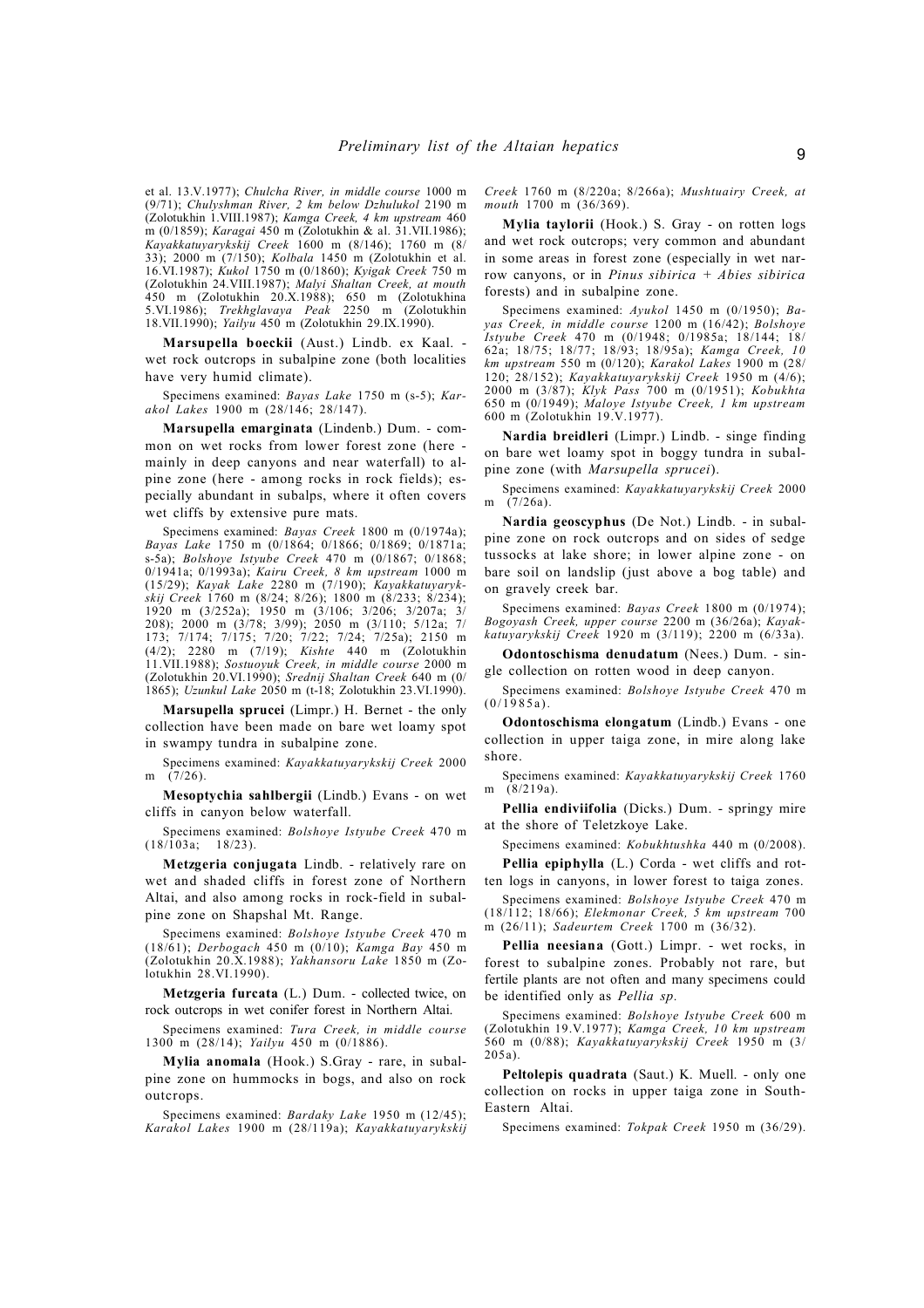**Plagiochila porelloides** (Torrey ex Nees) Lindenb. - very common in forest zone on litter, soil, fallen logs, rocks, also very characteristic under tall-herb vegetation, above tree line infrequent, occurring among rocks in rock-fields and on lake shores.

Specimens examined: *Adylda Creek* 1100 m (34/221); *Artyshtu Creek* 1100 m (Zolotukhin 8.IX.1987); *Ayukol* 1000 m (s-12); *Bayas Creek* 1850 m (0/1969a); *Bayas Creek, in middle course* 850 m (16/4); *Bayas Lake* 1750 m (0/ 1763); *Bele* 500 m (0/53); 530 m (0/2010a); *Bogoyash Creek, upper course* 2400 m (36/24); 2450 m (36/19); *Bolshoye Istyube Creek* 470 m (Zolotukhin 5.VI.1986; 18/ 10; 18/68); *Chainary Creek, upper course* 1800 m (34/ 222); *Chemal* 400 m (29/60); 450 m (29/1a); *Chulcha River, in middle course* 1000 m (9/95); *Elekmonar Creek, 5 km upstream* 500 m (26/3); 700 m (26/23; 26/53); *Itykul Lake* 1665 m (Zolotukhin 22.VI.1990); *Kairu Creek, 8 km upstream* 1000 m (15/156); *Kamga Bay* 460 m (Zolotukhin 20.X.1988); *Kamga Creek, 14 km upstream* 600 m (0/1807a); *Kayakkatuyarykskij Creek* 1900 m (8/165; 8/ 304); *Kishte* 440 m (Zolotukhin 11.VII.1988); *Kobiguayuk Creek* 2200 m (0/1790); 2350 m (0/1851); *Kobukhta* 700 m (0/251); *Kobukhtushka* 460 m (0/1852); *Kokkul Lake* 2300 m (33/36; 33/38a); *Korbu* 440 m (Zolotukhin 20.X.1988); *Kukol* 1750 m (0/1770); 1820 m (0/1796); 1850 m (0/1798a); *Kyga River, at mouth* 450 m (0/1760); *Malaya Kokorya Creek* 2300 m (36/28); *Maloye Istyube Creek* 700 m (Zolotukhin 22.VII.1991); *Ok-Porok Creek, 1.5 km upstream* 470 m (2/18); *Ok-Porok Creek, at mouth* 460 m (Zolotukhin 14.X.1988); *Teletzkoye Lake* ca. 450 m (Korotkov 1958); *Tura Creek, in middle course* 1300 m (28/39; 28/40); *Uedinennoye Lake* 880 m (0/1848); *Ust-Sema* 700 m (24/114); *Yailyu* 400 m (0/1849; 0/1850); 450 m (0/1794); 470 m (0/1847); *Yakhansoru Lake* 1850 m (Zolotukhin 28.VI.1990); 1935 m (Zolotukhin 26.VI.1990); *Yazula* 1750 m (Zolotukhin 28.VI.1989).

**Pleurocladula albescens** (Hook.) Grolle - in subalpine and lower alpine zones occurs sporadically in tundra and on rock outcrops.

Specimens examined: *Kayakkatuyarykskij Creek* 2200 m (6/29a); *Kolyushta Peak* 2100 m (0/1986); *Sostuoyuk Creek, in middle course* 2000 m (Zolotukhin 20.VI.1990).

**Porella gracillima** Mitt. - rather widespread at lower elevations on relatively dry rock outcrops. Especially common in lower forest zone, once collected in subalpine zone - under cliff overhang.

Specimens examined: *Azhi Cape* 440 m (21/40); *Bogoyash Creek, upper course* 2300 m (36/368); *Bolshoi Shaltan Creek* 530 m (0/1834); *Bolshoye Istyube Creek* 470 m (Zolotukhin 5.VII.1988; 18/20); *Chemal* 450 m (29/47; 29/76); *Chemal Creek, 3 km upstream* 450 m (34/2); *Chichelgan Range* 800 m (Zolotukhin 21.X.1989); *Chiri* 450 m (0/2022; 17/99); *Derbogach* 450 m (0/29); *Kairu Creek, 8 km upstream* 1000 m (15/8); *Kairu-Bazhi Peak* 2150 m (13/167); *Kamga Creek, 14 km upstream* 640 m (0/1835); *Karagai* 450 m (Zolotukhin 11.VIII.1988); 500 m (Zolotukhin 10.VIII.1988); *Kobukhtushka* 440 m (0/ 1920a); *Ust-Sema* 400 m (24/137; 24/3; 24/38); 450 m (24/16a); *Yailyu* 440 m (0/1833); 450 m (0/1832); *Yurga* 450 m (21/3).

**Porella platyphylla** (L.) Pfeiff. - on wet to dry rocks in forest, forest-steppe and steppe zones, and rarely in subalpine zone.

Specimens examined: *Artyshtu Creek* 620 m (Zolotukhin 21.X.1989); 650 m (Zolotukhin 24.VI.1989); *Azhi Cape*

440 m (21/41); *Bolshoi Mianok Creek, at mouth* 450 m (Zolotukhin 8.VIII.1988); *Chainary Creek, upper course* 1800 m (34/1); *Chemal* 450 m (29/1); *Chiri* 450 m (17/ 36); *Chulcha River, in middle course* 1100 m (9/138); *Kairu Creek, 8 km upstream* 1000 m (15/41); *Kobukhta* 580 m (0/232); 600 m (0/242); *Kukol* 1750 m (0/1829); 1800 m (0/1964a); 1850 m (0/1830); 1900 m (0/1826; 0/1827); *Malyi Yaloman* 1100 m (25/5); *Malyi Yaloman Creek, 7 km upstream* 1000 m (25/35); *Ok-Porok Creek, at mouth* 450 m (Zolotukhina 30.III.1988; 0/1828); *Tabozhok Peak* 2100 m (31/339); *Tamanel Peak* 1950 m (34/3); *Tura Creek, in middle course* 1300 m (28/16); *Tushken Creek, 1 km upstream* 560 m (Zolotukhin & al. 15.VII.1982); *Yailyu* 450 m (1/64); 460 m (0/1831); 550 m (0/2017).

**Preissia quadrata** (Scop.) Nees - on wet rocks and loamy banks on creeks, rivers and lakes in forest and forest-steppe zones, rarer in subalpine and lower alpine zones - on rock outcrops and wet bare soil in tundra.

Specimens examined: *Bayas Creek, in middle course* 850 m (16/33); *Bolshoi Shaltan Creek* 530 m (0/1853; 0/1983a); 560 m (Zolotukhin 7.VI.1989); *Bolshoye Istyube Creek* 470 m (0/1857; 18/35); *Chemal* 400 m (29/61); *Chulcha River, in middle course* 870 m (Zolotukhin 18.IX.1989); *Derbogach* 440 m (0/1855); 450 m (0/3); *Kairu Creek, 8 km upstream* 1000 m (15/1); *Kamga Creek, 12 km upstream* 600 m (0/1858); *Kamga Creek, 14 km upstream* 660 m (0/1809a); *Kamga Creek, upper course* 830 m (Zolotukhin 7.VI.1991); *Karagai* 440 m (0/279); *Karakol Lakes* 1950 m (28/104); *Kolyushta Peak* 2050 m (0/1854); *Malyi Yaloman Creek, 7 km upstream* m; *Tuldaidynyuly Creek* 800 m (0/1856; Zolotukhin 22.VI.1988).

**Ptilidium ciliare** (L.) Hampe - from upper taiga (on rotten log) to subalpine and alpine zones, where it is very common on rocks and soil, both in shaltered and exposed habitats (rocky and lichen tundras), in upper elevations also common in boggy vegetation, growing among mosses.

Specimens examined: *Itykul Lake* 1665 m (Zolotukhin 21.VI.1990); *Kairu Creek, 8 km upstream* 1000 m (15/ 123); *Kayakkatuyarykskij Creek* 1850 m (3/195a); 2650 m (7/45); *Kobiguayuk Creek* 2300 m (0/1915a; 0/302); 2908 m (0/1786; 0/424); *Kukol* 1750 m (0/1839); *Malaya Kokorya Creek* 2300 m (36/366); *Yakhansoru Lake* 1850 m (t-16; Zolotukhin 28.VI.1990).

**Ptilidium pulcherrimum** (G. Web.) Vain. - exclusively common in forest zone on living and fallen trunks, as well as on decaying wood; in taiga and subalpine zones also grows on rocks.

Specimens examined: *Kobiguayuk Creek* 2000 m (0/177); *Korbu* 460 m (Zolotukhin 20.X.1988); *Kukol* 1750 m (s-1a); *Nizhnij Kulash* 1550 m (Zolotukhin 2.VII.1989); *Ok-Porok Creek, 1.5 km upstream* 460 m (Zolotukhin 14.X.1988); *Saratki Cape* 460 m (Zolotukhin 13.X.1987); *Uedinennoye Lake* 1030 m (0/1899a); *Yailyu* 445 m (Zolotukhin 18.IV.1977); 460 m (0/1838); 470 m (0/1837); 480 m (0/1836); *Yakhansoru Lake* 2030 m (Zolotukhin 26.VI.1990).

**Radula complanata** (L.) Dum. - in forest zone common on rocks and also on trunks of *Salix, Populus, Sorbus, Padus*, also on thin twigs of *Abies* (on trunks – up to  $1000$  m); in taiga and subalpine (and lower alpine) zones - only on rock outcrops or among rocks in rock-fields.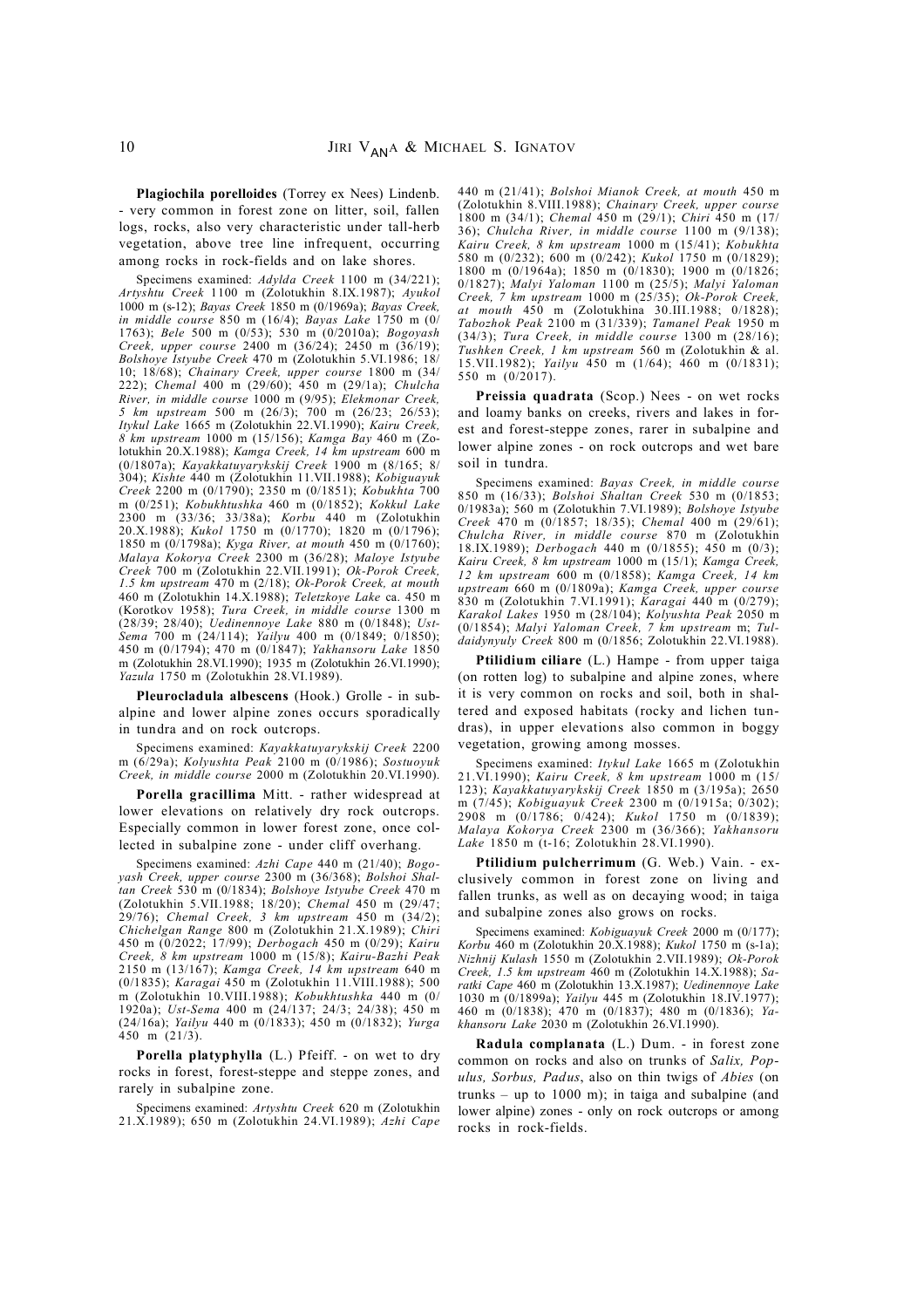Specimens examined: *Baigazan* 450 m (19/4); *Berekhtuyaryk* 1600 m (0/1841); *Bogoyash Creek, upper course* 2400 m (36/22); *Bolshoi Shaltan Creek* 560 m (Zolotukhin 7.VI.1989); *Chemal Creek, 3 km upstream* 450 m (34/225; 34/226); *Chiri Creek, 0.5 km upstream* 450 m (17/85); *Kairu Creek, 8 km upstream* 1000 m (15/105; 15/57); *Kairu-Bazhi Peak* 2100 m (13/36); 2150 m (13/158); *Karagai* 500 m (Zolotukhin 10.VIII.1988); *Karakem River, 6 km upstream* 1600 m (0/1844); *Karakol Lakes* 1900 m (28/137); *Kishte* 440 m (Zolotukhin 11.VII.1988); *Kobiguayuk Creek* 2300 m (0/1840; 0/ 1842); *Kobukhta* 750 m (0/1846); *Kukol* 1800 m (0/ 1843; 0/1964a); *Tura Creek, in middle course* 1300 m (28/34); *Ust-Sema* 400 m (24/109a); 580 m (24/98); *Yailyu* 400 m (0/1824a); 480 m (0/1845); *Yakhansoru Lake* 1850 m (Zolotukhin 28.VI.1990); 1940 m (Zolotukhin 26.VI.1990).

**Reboulia hemisphaerica** (L.) Raddi - on soil among rocks in forest and forest-steppe zones and two collections are from subalpine zone.

Specimens examined: *Arzhan (Chulyshman lower course);* 520 m (Zolotukhin 26.VIII.1987); *Atushtinskij Ortozha* 520 m (Zolotukhin 26.VIII.1987); *Kayakkatuyarykskij Creek* 1900 m (8/309); 1970 m (7/127); *Kurkure Creek* m (Zolotukhin & al. 23.V.1982); *Saratki Cape* 450 m (Zolotukhin 14.X.1987); *Ust-Sema* 400 m  $(24/2)$ .

**Riccardia incurvata** Lindb. - one collection in springy area along a small stream in subalpine zone.

Specimens examined: *Kairu-Bazhi Peak* 2050 m (13/ 181).

**Riccardia latifrons** (Lindb.) Lindb. - in forest zone at middle elevations, on rotten stumps and on fallen logs in conifer forests.

Specimens examined: *Ayukol* 1000 m (0/1876); *Kairu Creek, 16 km upstream* 1400 m (14/66a).

**Riccardia multifida** (L.) S. Gray - on rotten log in deep canyon.

Specimens examined: *Bolshoye Istyube Creek* 470 m  $(18/100a)$ .

**Riccardia palmata** (Hedw.) Carruth. - on rotten logs and stumps in humid areas of lower forest zone, and one collection from subalpine *Larix* forest on South-East Altai (Kuraiskij Mt. Range).

Specimens examined: *Atkichu Creek, at mouth* 440 m (Zolotukhin 21.X.1989); *Bolshoye Istyube Creek* 470 m (18/116a; 18/3; 18/99); *Chemal Creek, 3 km upstream* 450 m (a10); *Kamga Creek, 4 km upstream* 460 m (0/ 1765); *Tabozhok Peak* 2300 m (31/336); *Ust-Sema* 680 m (24/12a); 700 m (24/147; 24/148a); *Yailyu* 460 m  $(0/1875)$ .

**Riccia fluitans** L. - in stagnant water of an ancient river bed in middle course of Chulyshman River.

Specimen examined: *Akkurum* (Zolotukhin 10.VIII.1993).

**Riccia cavernosa** Hoffm. emend. Raddi - open disturbed place along a small channel in xeric valley in Central Altai and in Katun flood valley near Gorno-Altaisk; in both these places grows in abundance.

Specimens examined: *Maima* 280 m (35/1); *Malyi Yaloman Creek, 4 km upstream* 900 m (25/106).

**Riccia sorocarpa** Bisch. - on clayish soil bank among rock-fields of steep and rather xeric S-facing slope in subalpine zone.

Specimens examined: *Kayakkatuyarykskij Creek* 1950 m (8/164).

**Sauteria alpina** (Nees) Nees - on soil bank on steep steppe (semi-desert) slope on Kuraiskij Mt. Range in South-East Altai.

Specimens examined: *Tabozhok Creek, 12 km upstream*  $2200 \text{ m}$  (30/155).

**Scapania apiculata** Spruce - on rotten logs in several localities: in deep canyons in lower forest zone and in conifer forests in taiga zone.

Specimens examined: *Bayas Creek, in middle course* 850 m (16/34a); 1000 m (16/37); *Bolshoye Istyube Creek* 470 m (18/100a; 18/85); *Kairu Creek, 16 km upstream* 1400 m (14/66); *Kairu Creek, 8 km upstream* 1000 m  $(15/145)$ ;

**Scapania carinthiaca** Jack ex Lindb. - on rotten logs beside the waterfall of Bolshoye Istyube Creek.

Specimens examined: *Bolshoye Istyube Creek* 470 m  $(18/100)$  18/85a).

**Scapania** cf. **scandica** (H. Arnell et Buch) Macv. - few collections from forest, subalpine and alpine zones, on rocks.

Specimens examined: *Bogoyash Creek, upper course* 2300 m (36/14); 2400 m (36/17); 2450 m (36/11); *Ust-Sema* 400 m (24/107; 24/108; 24/109a); *Yakhansoru Lake* 1850 m (Zolotukhin 28.VI.1990).

**Scapania crassiretis** Bryhn - on rotten logs beside the waterfall of Bolshoye Istyube Creek in forest zone and in subalpine zone on rock outcrops and among rocks in rock-fields.

Specimens examined: *Bolshoye Istyube Creek* 470 m (18/86); *Kayakkatuyarykskij Creek* 1920 m (3/252); 1950 m  $(3/207; 3/208a); 2150$  m  $(4/3; 4/4).$ 

**Scapania curta** (Mart.) Dum. - in narrow valley of Bolshoye Istyube Creek, on soil bank.

Specimens examined: *Bolshoye Istyube Creek* 470 m  $(0/1947a)$ .

**Scapania cuspiduligera** (Nees) K. Muell. - rather common in upper taiga and subalpine zones on rotten logs, on soil along trails, on rock outcrops, on boulders among dwarf *Betula* shrubs, on mossy places along creeks, one locality is in the forest zone, two – in alpine zone on soil banks of temporary stream in tundra and on rock outcrops.

Specimens examined: *Bayas Creek* 1800 m (0/1944); *Bayas Creek, in middle course* 850 m (16/32a; 16/38); *Bayas Lake* 1850 m (0/1942); *Bogoyash Creek, upper course* 2450 m (36/3); *Kairu-Bazhi Peak* 2100 m (13/83); *Kokkul Lake* 2300 m (33/36a); *Kukol* 1800 m (0/1943; 0/1952a); 1850 m (0/1945; 0/1946); *Tabozhok Peak* 2350 m (31/ 342); 2400 m (31/343); 2450 m (31/340).

**Scapania degenii** Schiffn. ex K. Muell. - on wet rock outcrops in forest and subalpine zones.

Specimens examined: *Bayas Creek, at mouth* 460 m (0/ 1764); *Bolshoye Istyube Creek* 470 m (18/103a); *Bolshoi*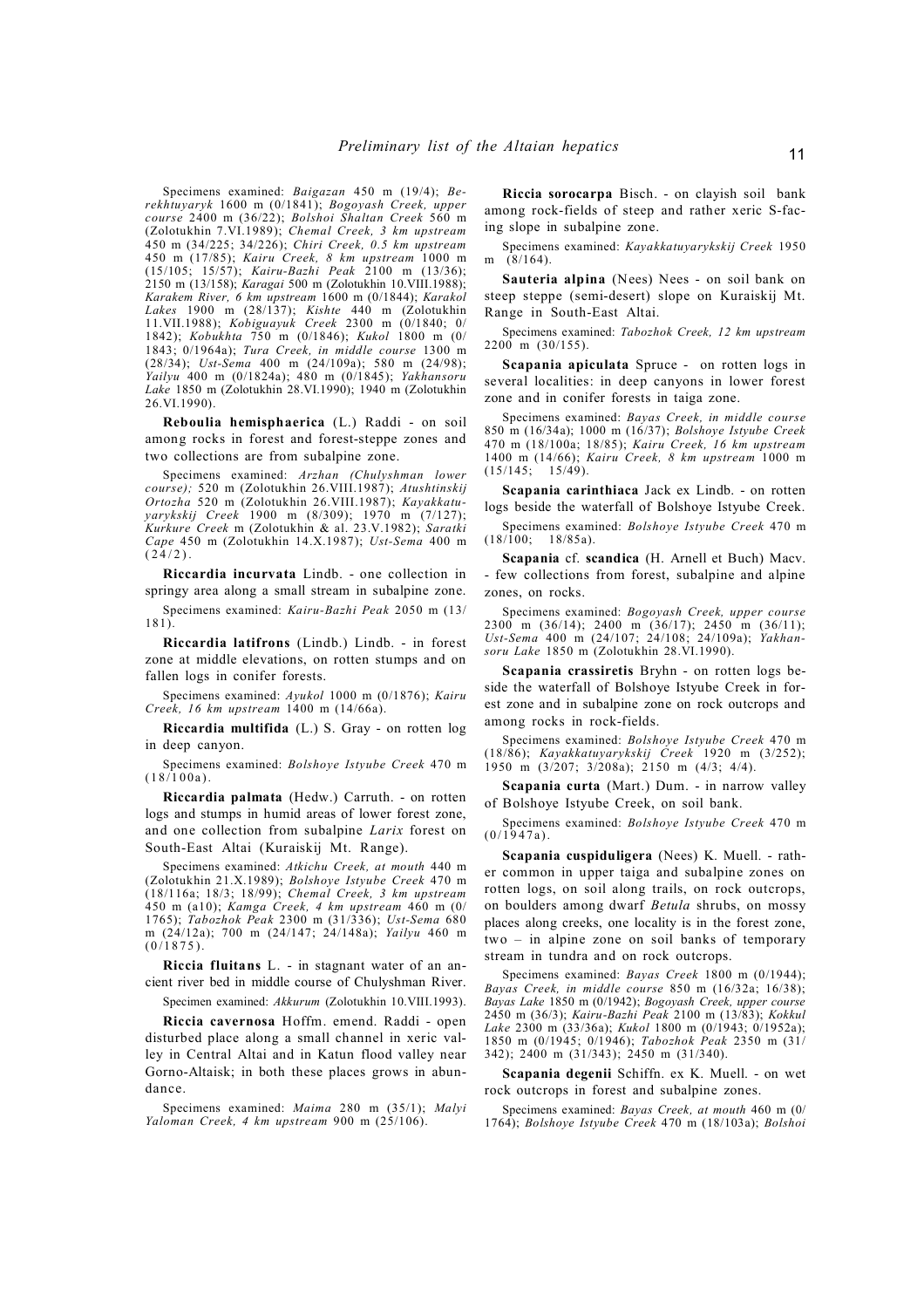*Shaltan Creek* 540 m (0/2117); *Kayakkatuyarykskij Creek* 1800 m (4/15); 1920 m (3/268); 1930 m (3/236; 7/153).

**Scapania gymnostomophila** Kaal. - wet cliffs in subalpine and alpine zones.

Specimens examined: *Kairu-Bazhi Peak* 2100 m (13/ 147); *Tabozhok Peak* 2750 m (31/334).

**Scapania hyperborea** Joerg. - wet cliffs in forest and subalpine zones.

Specimens examined: *Kairu Creek, 8 km upstream* 1000 m (15/16); *Kayakkatuyarykskij Creek* 1760 m (8/219); 1850 m (3/195); 1920 m (3/269).

**Scapania irrigua** (Nees) Nees - on open and shrubby banks of creeks in upper taiga; in subalpine zone – on rocks in streams, among rocks in rock-fields; in alpine zone - in cliff crevices and in springy bogs.

Specimens examined: *Bogoyash Creek, upper course* 2350 m (36/21); 2400 m (36/12); *Booshkon Pass* 2700 m (Zolotukhin 5.VII.1990); *Kayakkatuyarykskij Creek* 1650 m (8/132); 1750 m (8/119); 1760 m (8/244); 1930 m (3/255); *Lesnoi Creek* 1860 m (Zolotukhin 2.VII.1990); *Tamanel Peak* 1800 m (a7).

**Scapania mucronata** Buch - in taiga zone on Sfacing rocks; in subalpine *Pinus sibirica* forest on rocks with dense moss mat.

Specimens examined: *Kairu Creek, 8 km upstream* 1000 m (15/87); *Kayakkatuyarykskij Creek* 1930 m (3/126). Probably to this species belong also specimen from *Bolshoye Istyube Creek* 470 m (18/82).

**Scapania nemorea** (L.) Grolle - on wet cliffs beside waterfall and in other wet places, rarer on decaying wood.

Specimens examined: *Bolshoye Istyube Creek* 470 m (Zolotukhin 5.VI.19 86; 18 /85 a); *Ka mga Ba y* 4 50 m (Zolotukhin 20.X.1988); *Karagai* 500 m (Zolotu khin 1 0.VIII.198 8); *Kishte* 4 40 m (Zolotukhin 11 .VII.19 88 ).

**Scapania obcordata** (Berggr.) S. Arnell - one collection in tundra of South-Eastern Altai, with *Anthelia juratzkana, Nardia geoscyphus.*

Specimens examined: *Bogoyash Creek, upper course* 2200 m (36/26b).

**Scapania paludicola** Loeske et K. Muell. - on side of sedge tussocks at low lake shore, in pools of wet places of extensive bogs and bogging lakes in subalpine zone; in crevices of wet cliffs in alpine zone.

Specimens examined: *Bardaky Lake* 1950 m (12/14; 12/21); *Kayakkatuyarykskij Creek* 1760 m (8/265); 1920 m (3/118); *Stremechko Lake* 2180 m (Zolotukhin 20.VII.1990); *Tutuoyuk Creek* 2500 m (Zolotukhin 17.VII.1990); *Uzunoyuk Creek, in middle course* 2150 m (Zolotukhin 10.VII.1990).

**Scapania parvifolia** Warnst. - on rock outcrops in upper taiga and subalpine zones, and on lake shore, among lichens.

Specimens examined: *Kayakkatuyarykskij Creek* 1760 m (8/23); 1920 m (3/245); 2000 m (3/73).

**Scapania spitsbergensis** (Lindb.) K. Muell - on wet rocks in forest and subalpine zones.

Specimens examined: *Kayakkatuyarykskij Creek* 1930 m (3/235); 2050 m (7/21); *Ok-Porok Creek, 1.5 km upstream* 470 m (2/8).

**Scapania subalpina** (Nees ex Lindenb.) Dum. in hanging bog beside a stream and on rocks in dry stream bed in alpine zone.

Specimens examined: *Kayakkatuyarykskij Creek* 2350 m (7/89); 2650 m (7/73).

**Scapania undulata** (L.) Dum. - in forest zone in canyon of Bolshoye Istyube Creek; in alpine zone on rocks at lake shore just above water table and in crevices of cliffs.

Specimens examined: *Bolshoye Istyube Creek* 470 m  $Booshkon$  *Pass* 2700 m 5.VII.1990); *Kayak Lake* 2280 m (7/12; 7/191).

**Targionia hypophylla** L. - xeric S-facing rock outcrops in forest, forest-steppe and subalpine zones.

Specimens examined: *Chulcha River, in middle course* 1000 m (9/10; 9/125); *Kairu Creek, lower course* 500 m (Zolotukhin 12.IX.1987); *Kayakkatuyarykskij Creek* 1900 m (8/162); *Yailyu* 450 m (0/1873).

**Tetralophozia setiformis** (Ehrh.) Schljak. - rather common in subalpine and alpine zones on rocky places (usually rather open). One finding is in taiga zone, on rocks of big rock-field on slope to Kairu Creek valley.

Specimens examined: *Booshkon Pass* 2700 m (Zolotukhin 5.VII.1990); *Kairu Creek, 16 km upstream* 1400 m (14/5; 14/55); *Kayakkatuyarykskij Creek* 1760 m (8/ 27); 1920 m (3/264; 3/265); 2000 m (3/55); *Kobiguayuk Creek* 2700 m (0/119); 2850 m (0/1767); *Uzunkul Lake* 2050 m (Zolotukhin 23.VI.1990).

**Trichocolea tomentella** (Ehrh.) Dum. - once collected on fallen log, in moss mat, in springy bog with *Alnus*, at Teletzkoye Lake shore.

Specimens examined: *Kobukhtushka* 450 m (Zolotukhina 28.III.1988).

**Tritomaria exsecta** (Schmid.) Loeske - in forest and subalpine zones; equally common on rocks and on rotten logs.

Specimens examined: *Atkichu Creek, at mouth* 440 m (Zolotukhin 21.X.1989); *Ayukol* 1000 m (0/1966); 1350 m (0/1771); *Bolshoye Istyube Creek* 470 m (18/117a; 18/118; 18/81a; 18/85a; 18/97); *Kairu Creek, 16 km upstream* 1400 m (14/20a); *Kairu Creek, 8 km upstream* 1000 m (15/117); *Karagai* 440 m (0/2009); *Karakol Lakes* 1900 m (28/154a); *Kishte* 440 m (Zolotukhin 11.VII.1988); *Kobiguayuk Creek* 2250 m (0/2016); *Korbu* 440 m (Zolotukhin 20.X.1988); 450 m (0/1965); *Kukol* 1800 m (0/1907a; 0/1964); *Nizhnij Kulash* 1550 m (Zolotukhin 2.VII.1989); *Tura Creek, in middle course* 1300 m (28/31); *Yailyu* 450 m (0/1888a); 460 m (0/1806a).

**Tritomaria exsectiformis** (Breidl.) Loeske - similar with *T. exsecta* in altitudinal range and habitats, but prefers rotten logs, with rare occurrence on rocks; more characteristic for taiga zone, with only few localities in both lower forest zone and above tree-line in high mountains.

Specimens examined: *Bolshoye Istyube Creek* 470 m (0/1896a; 18/87); *Kairu Creek, 8 km upstream* 1000 m